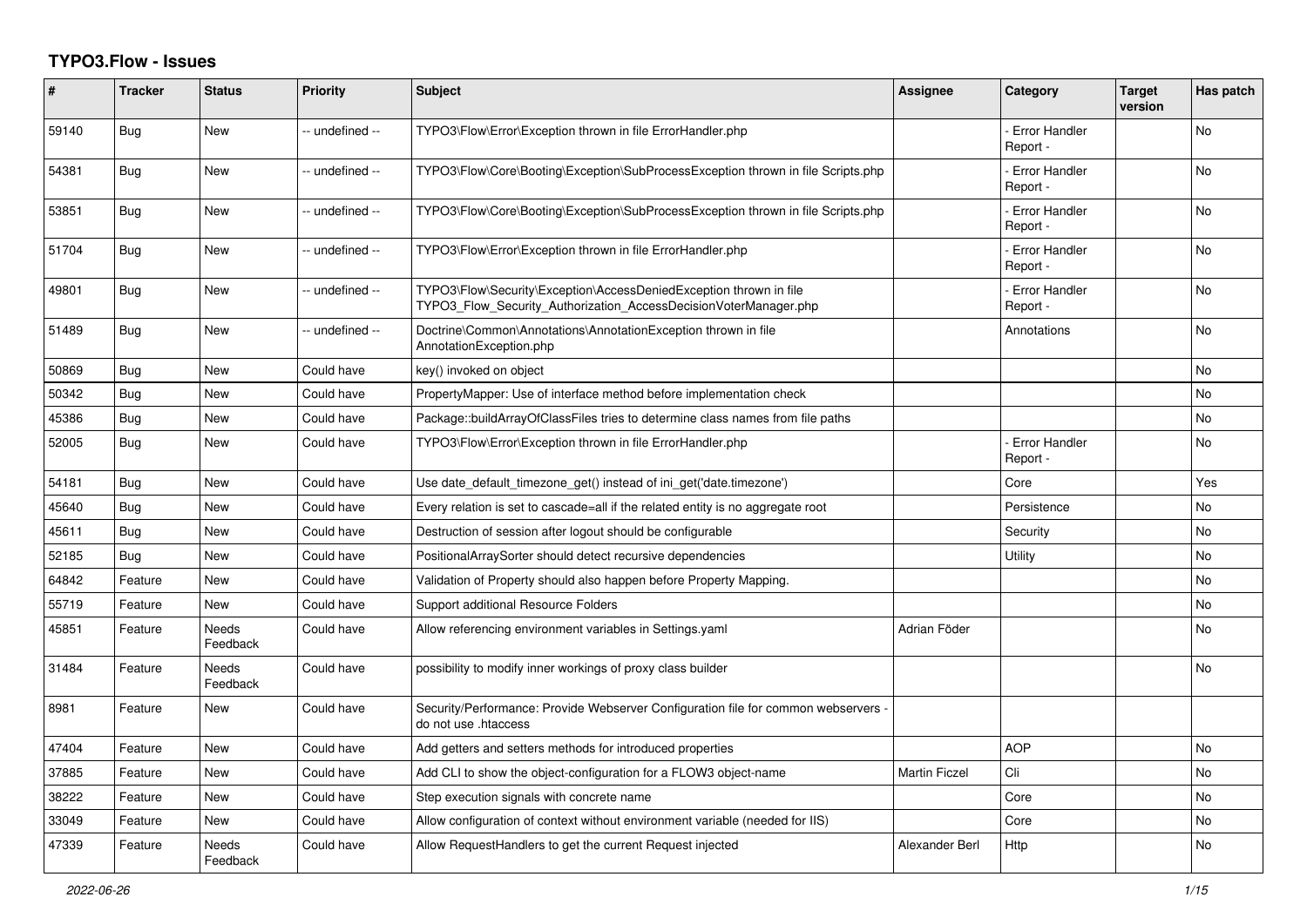| #     | <b>Tracker</b> | <b>Status</b>       | <b>Priority</b> | <b>Subject</b>                                                                               | <b>Assignee</b>        | Category        | <b>Target</b><br>version | Has patch |
|-------|----------------|---------------------|-----------------|----------------------------------------------------------------------------------------------|------------------------|-----------------|--------------------------|-----------|
| 35388 | Feature        | New                 | Could have      | Use the current package as default for translations within controllers                       |                        | 118n            |                          | No        |
| 49039 | Feature        | New                 | Could have      | RFC: Use PSR-3 logger interface in Flow                                                      |                        | Log             |                          | No        |
| 46050 | Feature        | New                 | Could have      | To decouple log file writing at Logger->logException                                         |                        | Log             |                          | No        |
| 50262 | Feature        | New                 | Could have      | Add Keywords to composer Json                                                                |                        | Package         |                          | No        |
| 55793 | Feature        | <b>Under Review</b> | Could have      | Add Support for groupBy                                                                      | Kerstin<br>Huppenbauer | Persistence     |                          | No        |
| 34133 | Feature        | New                 | Could have      | RFC: Handle Semicolons in Path part of URIs as Scoped Path Parameters                        |                        | Property        |                          | No        |
| 6602  | Feature        | New                 | Could have      | Implement after invocation handling                                                          | Andreas Förthner       | Security        |                          |           |
| 40418 | Feature        | Needs<br>Feedback   | Could have      | Add an option to flow3:cache:flush thats keeps user sessions active                          |                        | Session         |                          | No        |
| 48409 | Feature        | New                 | Could have      | Introduce new Annotation "Slot" for wiring signal and slots                                  |                        | SignalSlot      |                          | No        |
| 39788 | Feature        | <b>New</b>          | Could have      | RFC: Repository based NotExistsValidator                                                     |                        | Validation      |                          | No        |
| 3587  | Feature        | New                 | Could have      | Enforce validation rules for value objects already in constructor                            |                        | Validation      |                          |           |
| 31339 | Task           | On Hold             | Could have      | Search                                                                                       |                        | Documentation - |                          | <b>No</b> |
| 27561 | Task           | Accepted            | Could have      | Complete documentation                                                                       |                        | Documentation - |                          | No        |
| 8923  | Task           | <b>Under Review</b> | Could have      | Provide a Nginx Server Configuration for FLOW3                                               | Christian Müller       | Documentation - | 1.1.1                    | No        |
| 37831 | Task           | New                 | Could have      | Evaluate using PHP 5.4's internal web server for Functional Testing                          |                        | - Testing -     |                          | No        |
| 49025 | Task           | <b>Under Review</b> | Could have      | Dynamic locale detection / determination                                                     | Adrian Föder           | 118n            | 2.1                      | No        |
| 55953 | Task           | New                 | Could have      | Repair and streamline ValueObject support                                                    |                        | Persistence     |                          | No        |
| 6601  | Task           | On Hold             | Could have      | Introduce a new roles definition syntax including runtime constraints                        | Andreas Förthner       | Security        |                          |           |
| 65684 | Bug            | New                 | Should have     | Could not acquire lock for ClassLoader cache creation                                        | Sebastian Heuer        |                 |                          | No        |
| 62009 | Bug            | New                 | Should have     | Rewrite URI Filename could be empty                                                          |                        |                 |                          |           |
| 59747 | Bug            | New                 | Should have     | TYPO3\Flow\Error\Exception thrown in file ErrorHandler.php                                   |                        |                 |                          | <b>No</b> |
| 59357 | Bug            | New                 | Should have     | Using the PackageManager directly instead of the Interface results in unexpected<br>behavior |                        |                 |                          | No        |
| 59084 | <b>Bug</b>     | New                 | Should have     | if 403 Exception show reason                                                                 |                        |                 |                          | No        |
| 58996 | Bug            | New                 | Should have     | ResourceManager adding to persistence                                                        |                        |                 |                          | <b>No</b> |
| 58744 | Bug            | New                 | Should have     | Can not split configuration in settings.yaml                                                 |                        |                 |                          | No        |
| 58193 | <b>Bug</b>     | <b>Under Review</b> | Should have     | Forward-port changelogs to master branch                                                     | Karsten<br>Dambekalns  |                 |                          | No        |
| 57796 | <b>Bug</b>     | New                 | Should have     | XLIFF Fails if id === nodedata                                                               |                        |                 |                          | No        |
| 55954 | <b>Bug</b>     | New                 | Should have     | Associations to ValueObjects should not be cascade all'd                                     |                        |                 |                          | No        |
| 55306 | <b>Bug</b>     | <b>Under Review</b> | Should have     | Filenames should not exceed 255 characters                                                   | Christian Müller       |                 |                          | No        |
| 53189 | Bug            | New                 | Should have     | Blog tutorial no longer works                                                                | <b>Philipp Maier</b>   |                 |                          | No        |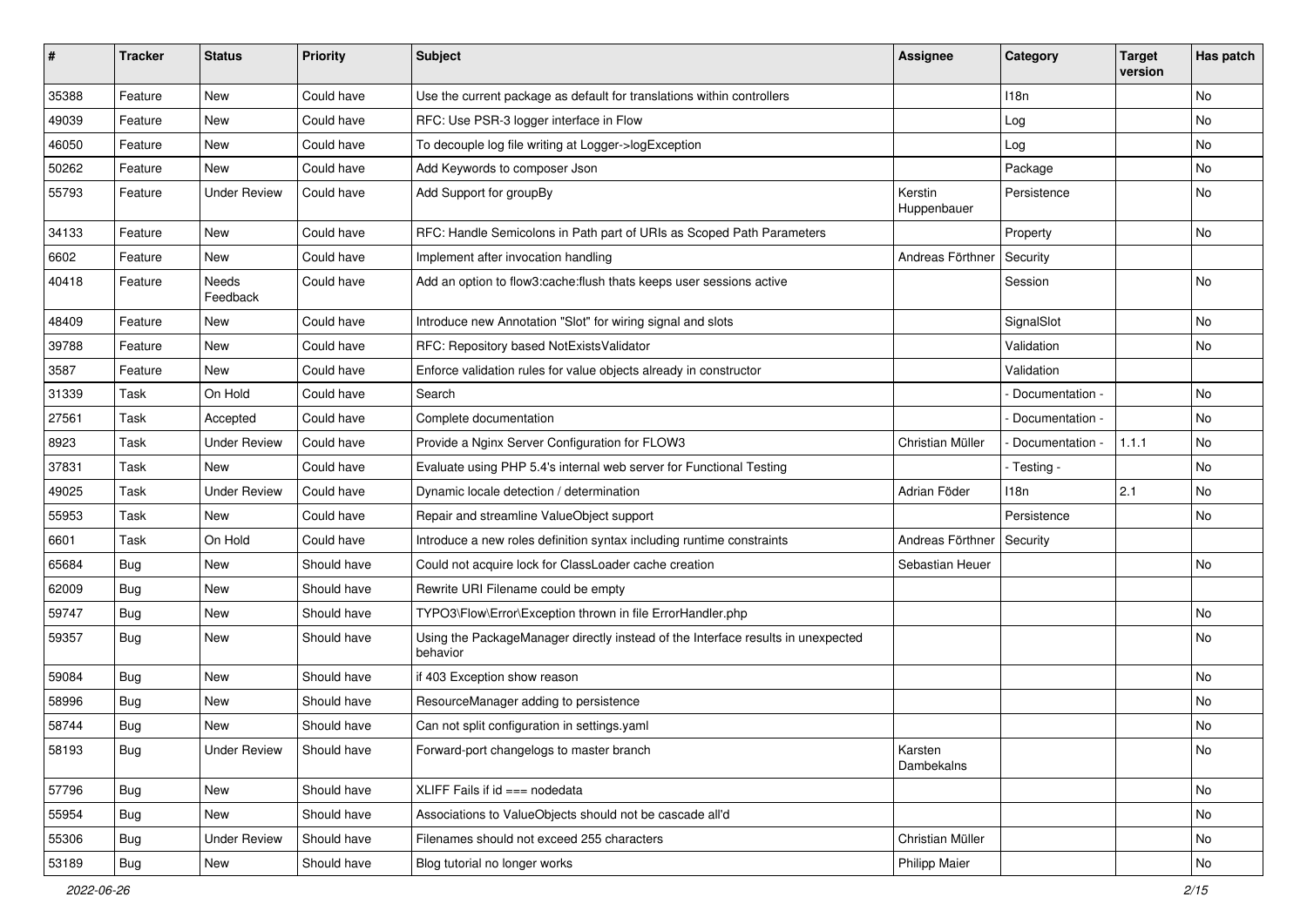| $\vert$ # | <b>Tracker</b> | <b>Status</b>            | <b>Priority</b> | <b>Subject</b>                                                                            | <b>Assignee</b>       | Category        | <b>Target</b><br>version | Has patch |
|-----------|----------------|--------------------------|-----------------|-------------------------------------------------------------------------------------------|-----------------------|-----------------|--------------------------|-----------|
| 52945     | Bug            | <b>New</b>               | Should have     | Excluded classes should only be excluded from reflection but still autoloaded             |                       |                 |                          | No        |
| 52430     | Bug            | New                      | Should have     | Cannot convert from UUID to auto-increment ID                                             |                       |                 |                          | No        |
| 51972     | Bug            | New                      | Should have     | Joins for every deep property constraint make cartesian selection                         | Adrian Föder          |                 |                          | Yes       |
| 51811     | <b>Bug</b>     | <b>New</b>               | Should have     | Improve session handle when the authenticated account is removed from persitance          | Dominique Feyer       |                 |                          | Yes       |
| 49372     | <b>Bug</b>     | <b>New</b>               | Should have     | ObjectConverter ignores implemented interface when mapping subtype                        |                       |                 |                          | No        |
| 49011     | Bug            | <b>Under Review</b>      | Should have     | Support executing TYPO3. Flow inside a PHAR                                               |                       |                 |                          | No        |
| 48430     | <b>Bug</b>     | <b>New</b>               | Should have     | Default validator-messages are not correctly formatted                                    |                       |                 |                          | No        |
| 48429     | <b>Bug</b>     | <b>New</b>               | Should have     | Remove- and update-actions on repository are not persisted                                |                       |                 |                          | No        |
| 47236     | <b>Bug</b>     | Needs<br>Feedback        | Should have     | Error at offset 6279 of 6338                                                              |                       |                 |                          | <b>No</b> |
| 46073     | <b>Bug</b>     | <b>Under Review</b>      | Should have     | Scripts::executeCommand must be usable outsite of TYPO3.Flow                              |                       |                 |                          | <b>No</b> |
| 45669     | <b>Bug</b>     | <b>New</b>               | Should have     | PersistentObjectConverter does not convert ValueObjects by identity                       |                       |                 |                          | No        |
| 45272     | <b>Bug</b>     | New                      | Should have     | Related Value Objects get deleted by default cascading                                    |                       |                 |                          | No        |
| 44148     | <b>Bug</b>     | <b>New</b>               | Should have     | Documentation for executeCommand() needs clarification                                    |                       |                 | 2.0.1                    | No        |
| 43947     | <b>Bug</b>     | <b>New</b>               | Should have     | Redirect to login after Session timeout                                                   |                       |                 |                          | No        |
| 41727     | Bug            | Accepted                 | Should have     | @Flow\Identity and @ORM\InheritanceType("JOINED") can't be used together                  | Karsten<br>Dambekalns |                 |                          | No        |
| 41533     | <b>Bug</b>     | <b>Needs</b><br>Feedback | Should have     | Ignored object-validation in editAction when redirecting back from updateAction           |                       |                 |                          | No        |
| 40824     | <b>Bug</b>     | Needs<br>Feedback        | Should have     | Modified action controller methods not detected properly                                  | Andreas Förthner      |                 |                          | No        |
| 38216     | Bug            | Needs<br>Feedback        | Should have     | Static method calls in reflected classes refer to _Original class                         |                       |                 |                          | <b>No</b> |
| 36634     | Bug            | <b>New</b>               | Should have     | Reconstituted entities do not have their properties set when initializeObject() is called |                       |                 |                          | <b>No</b> |
| 36633     | Bug            | <b>New</b>               | Should have     | Reconstituted entities should not have the FLOW3 Persistence clone property set           |                       |                 |                          | <b>No</b> |
| 34404     | <b>Bug</b>     | New                      | Should have     | JsonView transformObject does not respect _descendAll configuration                       |                       |                 |                          | No        |
| 33293     | Bug            | <b>New</b>               | Should have     | Injection to private variable results in injection of the the wrong class                 |                       |                 |                          | <b>No</b> |
| 57972     | Bug            | <b>New</b>               | Should have     | Missing @ManyToOne in example for resource                                                |                       | Documentation - |                          | <b>No</b> |
| 45623     | <b>Bug</b>     | <b>New</b>               | Should have     | SQL error when calling TYPO3.Blog Setup controller                                        |                       | Documentation - |                          | <b>No</b> |
| 40802     | <b>Bug</b>     | Accepted                 | Should have     | Documentation mistake (authentication)                                                    | Karsten<br>Dambekalns | Documentation - | 1.1.1                    | <b>No</b> |
| 39414     | <b>Bug</b>     | New                      | Should have     | <b>Security Documentation</b>                                                             |                       | Documentation - |                          | <b>No</b> |
| 38004     | Bug            | Accepted                 | Should have     | Missing CheatSheet folder for Getting Started manual                                      | Karsten<br>Dambekalns | Documentation - | 1.1.1                    | No        |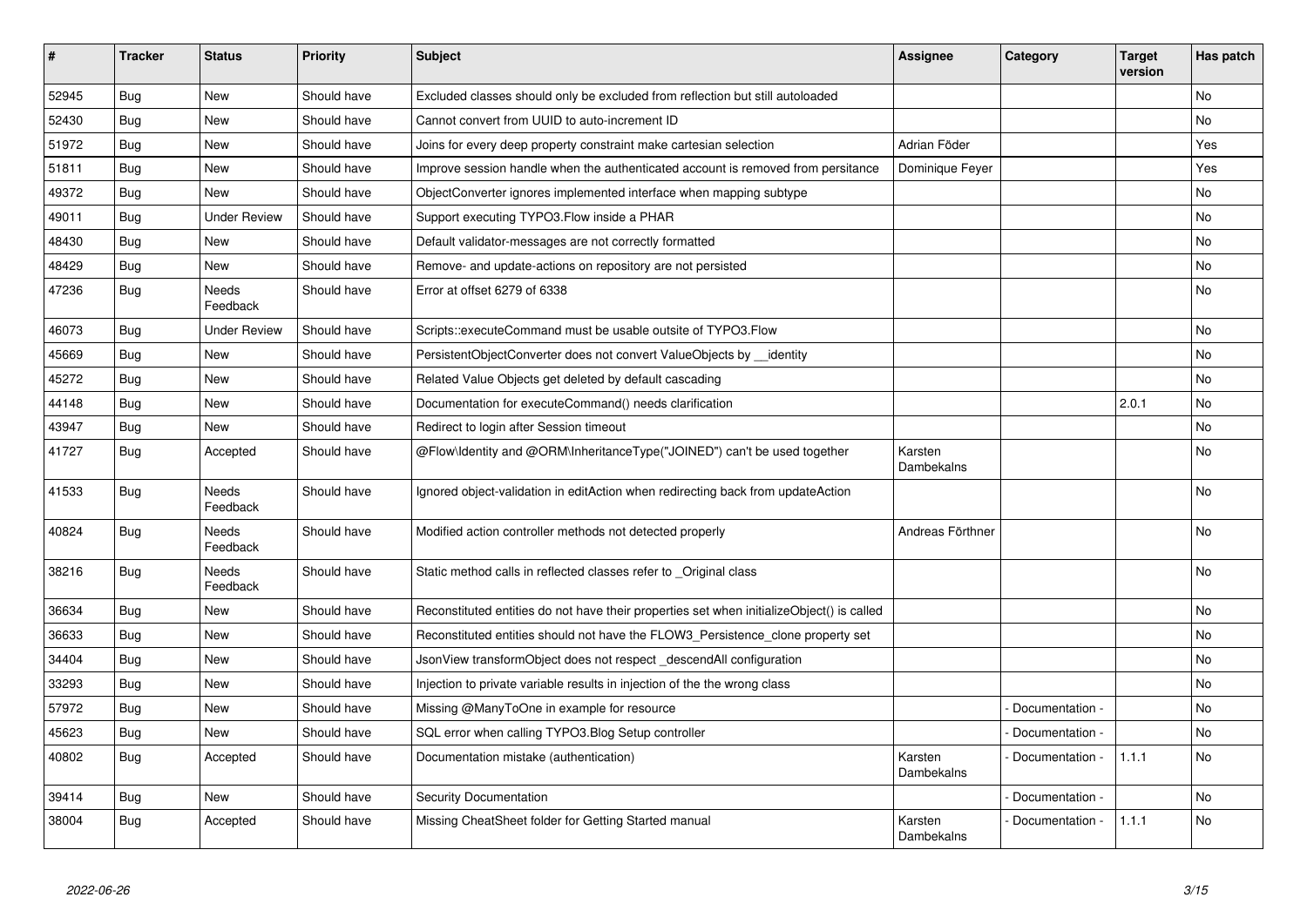| #     | <b>Tracker</b> | <b>Status</b>       | <b>Priority</b> | <b>Subject</b>                                                                                                       | <b>Assignee</b>       | Category                         | <b>Target</b><br>version | Has patch      |
|-------|----------------|---------------------|-----------------|----------------------------------------------------------------------------------------------------------------------|-----------------------|----------------------------------|--------------------------|----------------|
| 59049 | <b>Bug</b>     | <b>New</b>          | Should have     | TYPO3\Flow\Error\Exception thrown in file ErrorHandler.php                                                           |                       | <b>Error Handler</b><br>Report - |                          | N <sub>o</sub> |
| 48873 | <b>Bug</b>     | <b>New</b>          | Should have     | Error when calling resourceManager->deleteResource on unpublished Resource                                           |                       | - Error Handler<br>Report -      |                          | <b>No</b>      |
| 58153 | <b>Bug</b>     | <b>New</b>          | Should have     | Session - Scope, Property with interface annotation fails at wakeup                                                  |                       | <b>AOP</b>                       | 2.1                      | <b>No</b>      |
| 27045 | <b>Bug</b>     | <b>New</b>          | Should have     | Introduced properties are not available in the reflection service during a compile run                               |                       | <b>AOP</b>                       |                          |                |
| 54446 | Bug            | <b>New</b>          | Should have     | Cache filebackend 'include once'                                                                                     |                       | Cache                            |                          | No.            |
| 53262 | <b>Bug</b>     | New                 | Should have     | FileBakend have some race condition                                                                                  | Dominique Feyer       | Cache                            |                          | Yes            |
| 40410 | Bug            | Needs<br>Feedback   | Should have     | Exception when using Apc, Memcached of Redis cache backend for reflection status<br>and object configuration         | Karsten<br>Dambekalns | Cache                            |                          | No             |
| 39699 | <b>Bug</b>     | Accepted            | Should have     | SQL DDL for TYPO3\FLOW3\Cache\Backend\PdoBackend                                                                     | Karsten<br>Dambekalns | Cache                            |                          | No             |
| 33465 | Bug            | <b>New</b>          | Should have     | Some vital commands to recover the system fail when recovery is needed                                               |                       | Command                          |                          | No             |
| 48596 | <b>Bug</b>     | <b>Under Review</b> | Should have     | Ignored Tags configuration should be easier to configure from packages                                               | Alexander Berl        | Configuration                    |                          | No             |
| 52909 | <b>Bug</b>     | <b>New</b>          | Should have     | Class Loader fallback to non-proxy hides fatal errors                                                                |                       | Core                             |                          | No.            |
| 51312 | Bug            | New                 | Should have     | Default php error handler generates warning (when loading<br>TYPO3\Flow\Error\Exception class)                       |                       | Core                             | 2.0                      | No             |
| 50080 | <b>Bug</b>     | Needs<br>Feedback   | Should have     | Broken concept for CLI/Web separation                                                                                | Karsten<br>Dambekalns | Core                             |                          | No             |
| 47487 | <b>Bug</b>     | <b>New</b>          | Should have     | Functional test classes in package without classes are not compiled                                                  |                       | Core                             | 2.0.1                    | No.            |
| 43541 | Bug            | <b>New</b>          | Should have     | Incomplete classes path detection for PSR-0                                                                          |                       | Core                             | 2.0.1                    | No             |
| 39096 | <b>Bug</b>     | <b>New</b>          | Should have     | Unnecessary compile invoked in non production context?                                                               |                       | Core                             | 2.0.1                    | <b>No</b>      |
| 32574 | <b>Bug</b>     | Accepted            | Should have     | FLOW3 enters fork bombs when using cgi-fcgi vs cli                                                                   | Karsten<br>Dambekalns | Core                             |                          | No             |
| 51763 | <b>Bug</b>     | <b>New</b>          | Should have     | HttpRequest always returns content of the current request                                                            |                       | Http                             |                          | No             |
| 46066 | Bug            | <b>New</b>          | Should have     | Currency formatter uses wrong format for ISO 4217 currency codes                                                     |                       | 118 <sub>n</sub>                 |                          | No             |
| 44361 | <b>Bug</b>     | <b>New</b>          | Should have     | TYPO3\Flow\I18n\Formatter\DatetimeFormatter - caching DATETIME type                                                  |                       | 118n                             | 2.0.1                    | No.            |
| 54744 | Bug            | <b>New</b>          | Should have     | System.log contains many NOTICE Flow The argument "workspace" declared in<br>pointcut does not exist in method TYPO3 |                       | Log                              |                          | <b>No</b>      |
| 48532 | <b>Bug</b>     | <b>Under Review</b> | Should have     | JsonView Configuration behaves differently for arrays and objects                                                    | Alexander Berl        | <b>MVC</b>                       |                          | <b>No</b>      |
| 44186 | Bug            | New                 | Should have     | Request does not accept custom Content-Type                                                                          |                       | <b>MVC</b>                       | 2.0.1                    | <b>No</b>      |
| 44185 | <b>Bug</b>     | <b>New</b>          | Should have     | XML body always need a root node                                                                                     |                       | <b>MVC</b>                       | 2.0.1                    | <b>No</b>      |
| 44184 | Bug            | New                 | Should have     | Request arguments are not merged correctly for single object actions                                                 |                       | <b>MVC</b>                       | 2.0.1                    | No             |
| 39674 | <b>Bug</b>     | New                 | Should have     | TYPO3\FLOW3\var dump behaves weird in controller actions doing return                                                |                       | <b>MVC</b>                       |                          | No.            |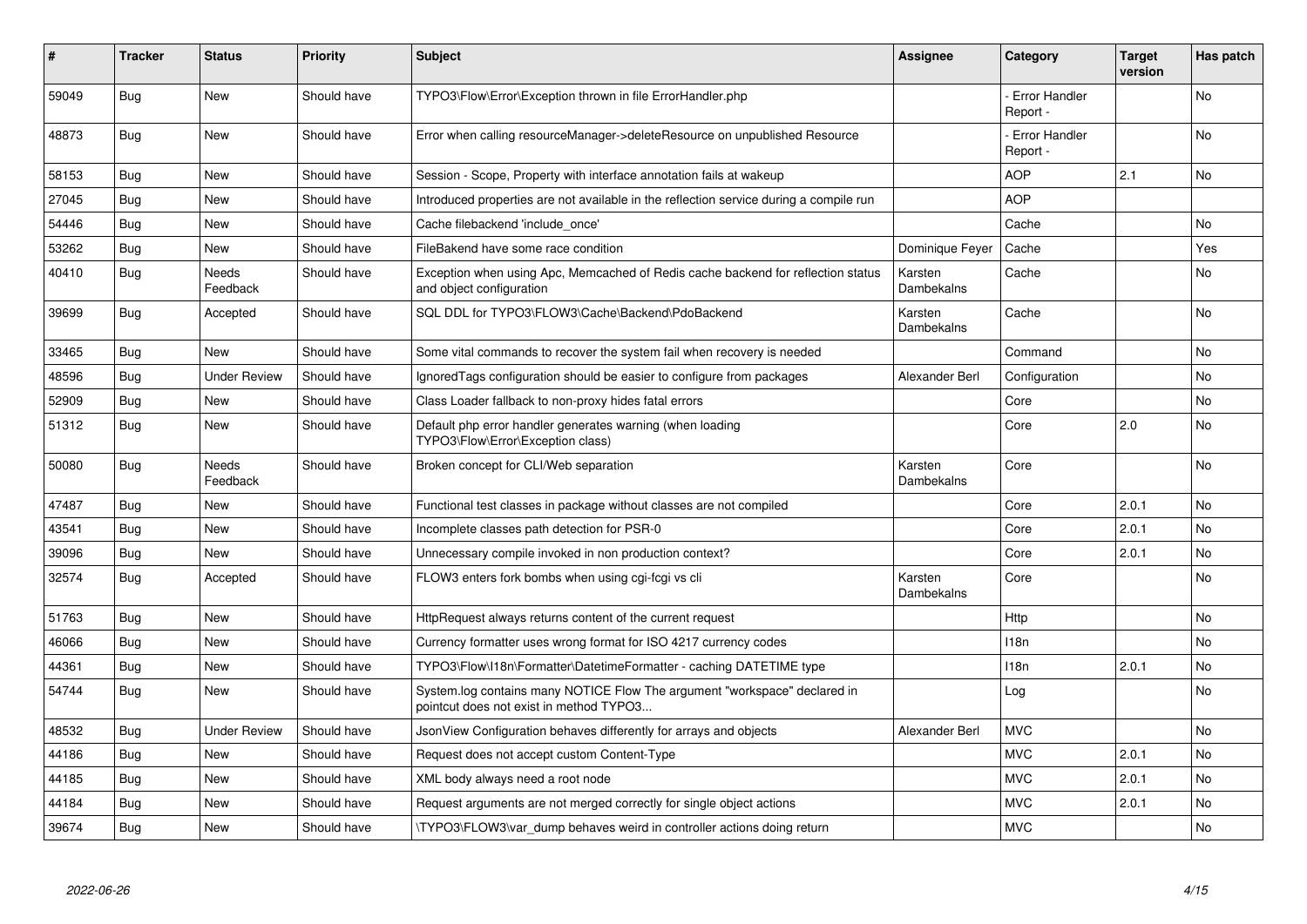| $\vert$ # | <b>Tracker</b> | <b>Status</b>       | <b>Priority</b> | <b>Subject</b>                                                                                              | <b>Assignee</b>       | Category      | <b>Target</b><br>version | Has patch      |
|-----------|----------------|---------------------|-----------------|-------------------------------------------------------------------------------------------------------------|-----------------------|---------------|--------------------------|----------------|
| 58773     | Bug            | Accepted            | Should have     | Improve NoMatchingRouteException                                                                            | Bastian<br>Waidelich  | MVC - Routing |                          | N <sub>o</sub> |
| 53350     | Bug            | Accepted            | Should have     | Trying to create a Link in an Template in CLI Context should provide a helpful<br>exception                 | Bastian<br>Waidelich  | MVC - Routing |                          | No             |
| 50395     | Bug            | Accepted            | Should have     | Route cache caches routes for non dispatchable requests                                                     | Bastian<br>Waidelich  | MVC - Routing |                          | No             |
| 45917     | Bug            | New                 | Should have     | RoutePartHandler transliteration must be improved                                                           |                       | MVC - Routing |                          | No             |
| 45405     | Bug            | Accepted            | Should have     | Uncaught Exception in DynamicRoutePart                                                                      | Bastian<br>Waidelich  | MVC - Routing |                          | No             |
| 53224     | Bug            | New                 | Should have     | Constructor in subclass breaks call chain leading to missing identifier / uuid                              |                       | Object        |                          | No             |
| 46974     | Bug            | Accepted            | Should have     | Original and Proxy class in one file makes it difficult to reach 100% code coverage for<br>functional tests | Christian Müller      | Object        |                          | No             |
| 40283     | Bug            | New                 | Should have     | New constructor in grandparent class not called                                                             |                       | Object        |                          | No             |
| 35083     | Bug            | New                 | Should have     | involving SecurityContext in Widget's __wakeup situation leads to an exception                              |                       | Object        |                          | No             |
| 27088     | <b>Bug</b>     | On Hold             | Should have     | initializeObject() is called too early when reconstructing entities                                         |                       | Object        |                          | <b>No</b>      |
| 25988     | <b>Bug</b>     | <b>New</b>          | Should have     | Useless proxies are built for some classes                                                                  |                       | Object        |                          |                |
| 57437     | <b>Bug</b>     | New                 | Should have     | Composer package replacement is not supported                                                               |                       | Package       |                          | <b>No</b>      |
| 54458     | Bug            | New                 | Should have     | Missing Version Number in packages                                                                          |                       | Package       |                          | <b>No</b>      |
| 53620     | Bug            | <b>New</b>          | Should have     | Move Classes/TYPO3/Flow/Composer to own Package                                                             |                       | Package       |                          | No             |
| 47858     | <b>Bug</b>     | Needs<br>Feedback   | Should have     | Remove .htaccess from Composer Installer Essentials                                                         | Christopher<br>Hlubek | Package       | 2.0.1                    | No             |
| 59442     | <b>Bug</b>     | <b>Under Review</b> | Should have     | Composite primary keys including foreign entity don't work                                                  |                       | Persistence   |                          | No             |
| 59366     | Bug            | <b>Under Review</b> | Should have     | fix* lifecycle callbacks should not be registered for unproxied entities                                    |                       | Persistence   |                          | No             |
| 59322     | Bug            | New                 | Should have     | Mssing field exception should show missing migrations as well                                               |                       | Persistence   |                          | No             |
| 56573     | Bug            | <b>New</b>          | Should have     | Converting by Flow\Identity                                                                                 |                       | Persistence   |                          | <b>No</b>      |
| 52014     | <b>Bug</b>     | <b>New</b>          | Should have     | Migration makes fields NOT NULL even though not true                                                        |                       | Persistence   |                          | No             |
| 51188     | Bug            | New                 | Should have     | Doctrine does not respect AOP-injected properties                                                           |                       | Persistence   |                          | No             |
| 46010     | Bug            | <b>New</b>          | Should have     | Generating a DiscriminatorMap with base class in different namespace does not work                          |                       | Persistence   |                          | No             |
| 44244     | Bug            | <b>New</b>          | Should have     | defaultOrderings aren't applied on related objects                                                          |                       | Persistence   |                          | No.            |
| 43967     | Bug            | New                 | Should have     | Error in evaluating orphanRemoval in Flow Annotation driver                                                 |                       | Persistence   |                          | No             |
| 43192     | Bug            | Accepted            | Should have     | findByIdentifier() for non-persisted objects not working for custom identifier properties                   | Karsten<br>Dambekalns | Persistence   |                          | No             |
| 43190     | Bug            | Accepted            | Should have     | Misleading exception message for incompatible database structure                                            | Karsten<br>Dambekalns | Persistence   | 2.0.1                    | No.            |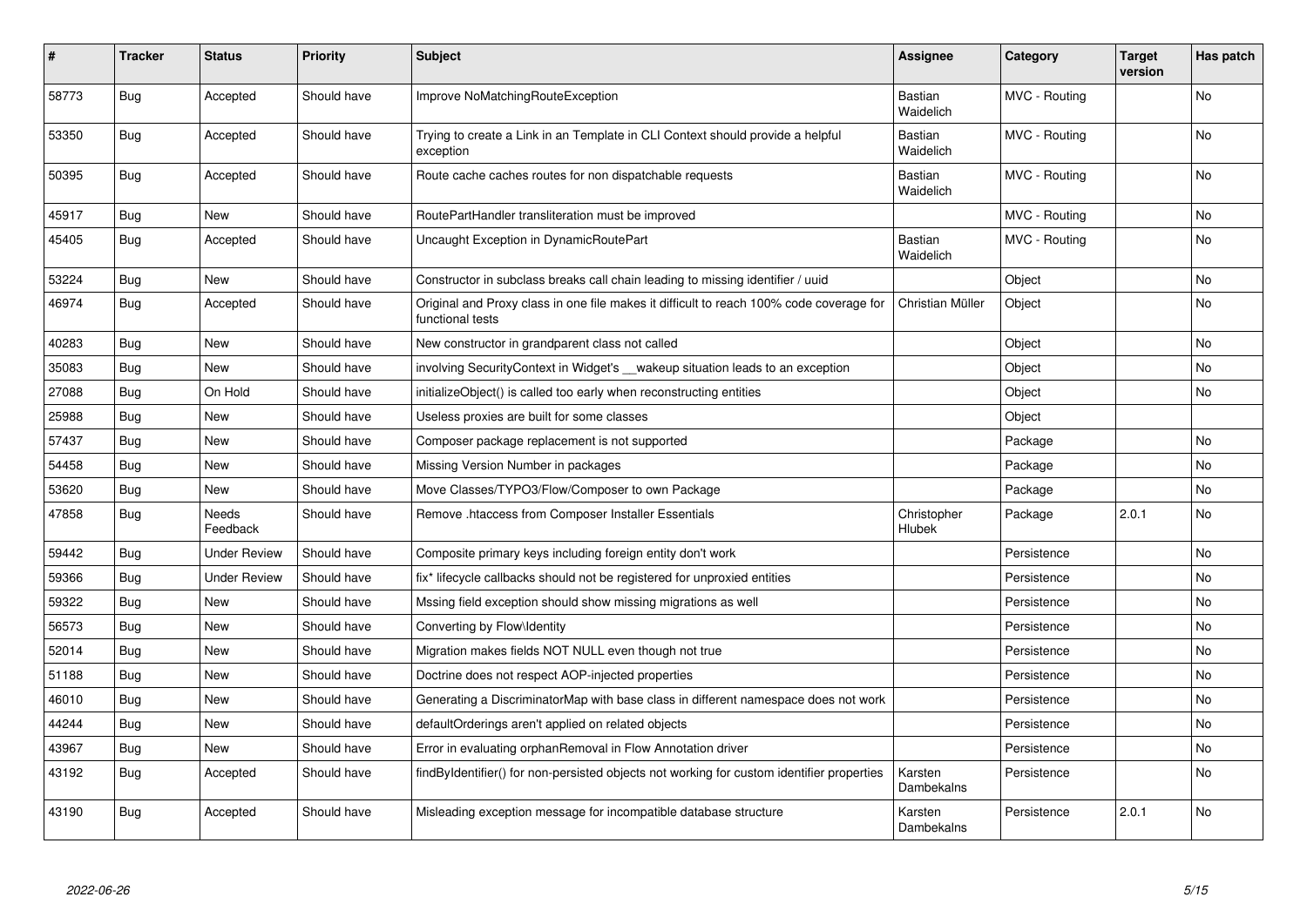| #     | <b>Tracker</b> | <b>Status</b>       | <b>Priority</b> | Subject                                                                                             | <b>Assignee</b>        | Category    | <b>Target</b><br>version | Has patch |
|-------|----------------|---------------------|-----------------|-----------------------------------------------------------------------------------------------------|------------------------|-------------|--------------------------|-----------|
| 37354 | <b>Bug</b>     | Accepted            | Should have     | Do not apply generateValueHash() and generateUuid() if custom identifier is used                    | Karsten<br>Dambekalns  | Persistence |                          | <b>No</b> |
| 36804 | <b>Bug</b>     | New                 | Should have     | Orphaned entities within aggregates are not removed                                                 |                        | Persistence |                          | No        |
| 36495 | <b>Bug</b>     | New                 | Should have     | HTTP Response is sent before persistence preventing Exceptions to be displayed on<br>redirect       |                        | Persistence |                          | <b>No</b> |
| 29425 | <b>Bug</b>     | <b>New</b>          | Should have     | Deletion of a blog post with resources fails with FK constraint error                               |                        | Persistence |                          |           |
| 28016 | <b>Bug</b>     | Needs<br>Feedback   | Should have     | Cascade remove of cleared ArrayCollection                                                           | Karsten<br>Dambekalns  | Persistence |                          | No        |
| 13559 | Bug            | Accepted            | Should have     | ObjectSerializer failes with persistent objects within arrays                                       | Karsten<br>Dambekalns  | Persistence |                          | <b>No</b> |
| 59023 | <b>Bug</b>     | New                 | Should have     | BooleanConverter should not convert empty values to boolean                                         |                        | Property    |                          | <b>No</b> |
| 56107 | <b>Bug</b>     | <b>New</b>          | Should have     | Property mapping configuration only supports one wildcard at a time                                 |                        | Property    |                          | No        |
| 49566 | <b>Bug</b>     | New                 | Should have     | NULL source values are not handled correctly                                                        | Adrian Föder           | Property    |                          | No.       |
| 37292 | Bug            | <b>Under Review</b> | Should have     | PropertyMappingConfiguration::mapUnknownProperties is not passed down to<br>Subconfiguration        | Sebastian<br>Kurfuerst | Property    |                          | Yes       |
| 34134 | Bug            | Needs<br>Feedback   | Should have     | PropertyMapper throws unnecessary exception                                                         | Christian Müller       | Property    |                          | Yes       |
| 53533 | <b>Bug</b>     | New                 | Should have     | Class reflection assumes reverse PSR-0, can lead to fail in autoloader                              |                        | Reflection  |                          | No        |
| 51847 | <b>Bug</b>     | New                 | Should have     | Overiding controller actions with other required parameter sets results in fatal error.             |                        | Reflection  | 2.x                      | <b>No</b> |
| 47325 | Bug            | <b>Under Review</b> | Should have     | ReflectionData and classSchema caches need not be freezable                                         |                        | Reflection  | 2.0.1                    | No        |
| 31002 | <b>Bug</b>     | New                 | Should have     | Generated sleep method handles static properties as members.                                        |                        | Reflection  |                          |           |
| 57815 | <b>Bug</b>     | New                 | Should have     | Invalid resources are saved in the persistent resources folder                                      |                        | Resource    |                          | No        |
| 47950 | <b>Bug</b>     | New                 | Should have     | import of remote resources                                                                          |                        | Resource    | 2.0.1                    | No        |
| 42888 | <b>Bug</b>     | Needs<br>Feedback   | Should have     | ResourceManager chokes on non existing files                                                        |                        | Resource    |                          | No        |
| 27721 | <b>Bug</b>     | Needs<br>Feedback   | Should have     | Permissions of uploaded resources not correct                                                       | Karsten<br>Dambekalns  | Resource    |                          | No        |
| 58927 | <b>Bug</b>     | New                 | Should have     | Overlapping ressouce definitions in Policy.yaml resolved incorrectly                                |                        | Security    | 2.1                      | No        |
| 58852 | <b>Bug</b>     | New                 | Should have     | TYPO3\Flow\Security\Exception\AccessDeniedException should clarify which action<br>fails to execute |                        | Security    |                          | No        |
| 54589 | <b>Bug</b>     | New                 | Should have     | Role parent is not removed from roles MM table                                                      |                        | Security    |                          | No        |
| 54146 | Bug            | New                 | Should have     | Different sorting of arguments in ACL Patterns doesnt work                                          | Christian Müller       | Security    |                          | No        |
| 49780 | Bug            | New                 | Should have     | Roles are not synchronized                                                                          |                        | Security    |                          | No        |
| 47429 | <b>Bug</b>     | New                 | Should have     | Global policy files no longer allowed                                                               |                        | Security    |                          | No        |
| 41029 | <b>Bug</b>     | Accepted            | Should have     | Method security is also evaluating abstract classes                                                 | Karsten<br>Dambekalns  | Security    |                          | No        |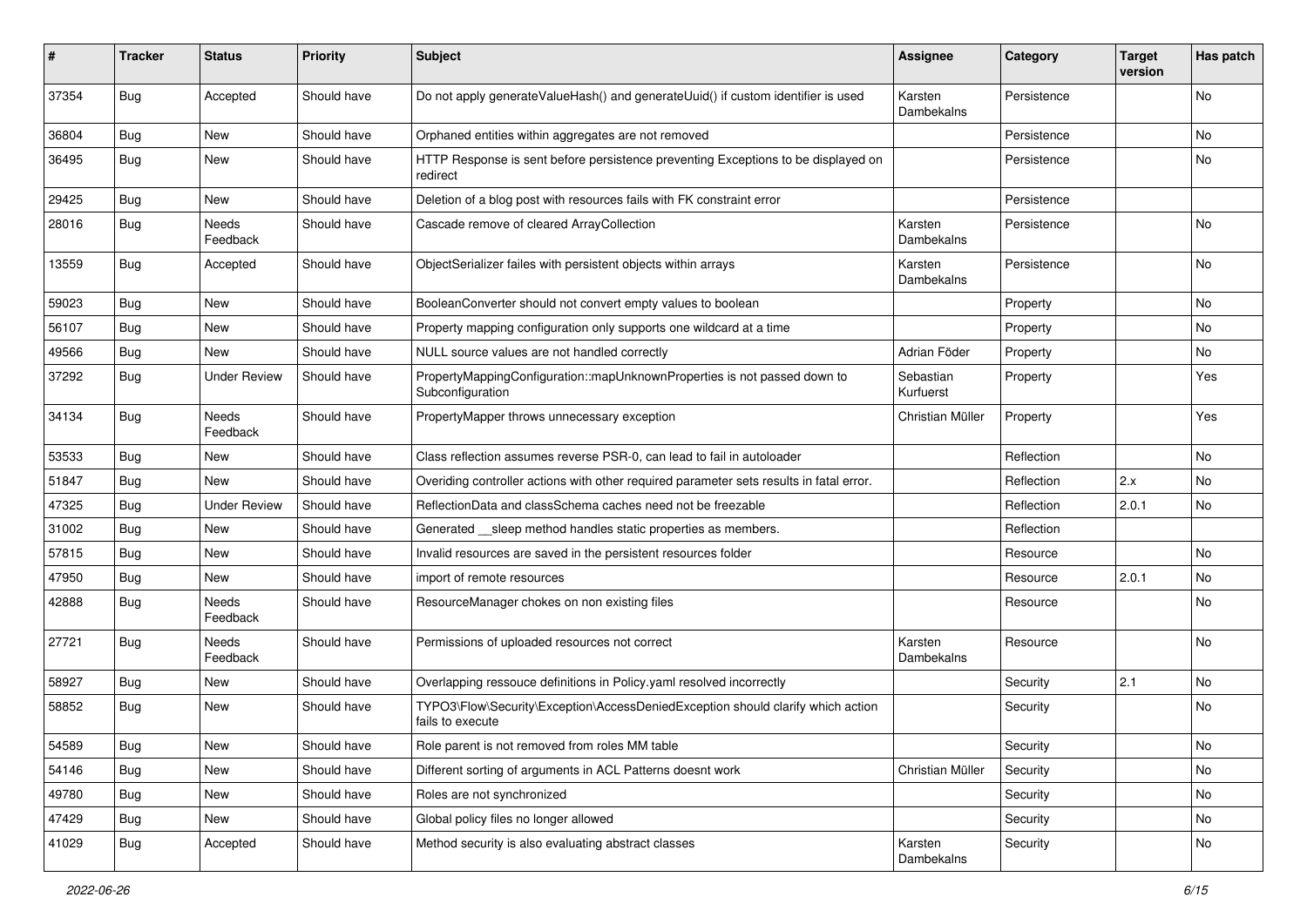| ∦     | <b>Tracker</b> | <b>Status</b>            | <b>Priority</b> | <b>Subject</b>                                                                                                               | <b>Assignee</b>       | Category   | <b>Target</b><br>version | Has patch |
|-------|----------------|--------------------------|-----------------|------------------------------------------------------------------------------------------------------------------------------|-----------------------|------------|--------------------------|-----------|
| 36508 | Bug            | New                      | Should have     | AuthenticationProvider Request Patterns                                                                                      |                       | Security   |                          | No        |
| 33078 | Bug            | New                      | Should have     | No Redirect to Login                                                                                                         |                       | Security   |                          | No        |
| 30425 | <b>Bug</b>     | New                      | Should have     | New methods are not updated in Policies during Development                                                                   |                       | Security   |                          |           |
| 28319 | Bug            | <b>Needs</b><br>Feedback | Should have     | Access denied will be logged at the wrong location in nested calls                                                           |                       | Security   |                          | No        |
| 57374 | <b>Bug</b>     | <b>New</b>               | Should have     | Persisted entities saved in session are not resolved                                                                         |                       | Session    | 2.x                      | <b>No</b> |
| 46210 | <b>Bug</b>     | Needs<br>Feedback        | Should have     | securityContext->getParty() in the initializeObject() method of a session-Scope object<br>throws exception on second request |                       | Session    |                          | No        |
| 44203 | Bug            | Needs<br>Feedback        | Should have     | Session implementation is still racy                                                                                         | Robert Lemke          | Session    | 2.0.1                    | No        |
| 62740 | Bug            | New                      | Should have     | Add check on literal in TypeHandlingUtility::isCollectionType                                                                |                       | Utility    |                          | No        |
| 57450 | Bug            | New                      | Should have     | International E-Mail addresses (umlauts, etc.) are not validated correctly                                                   |                       | Validation |                          | No        |
| 37564 | Bug            | New                      | Should have     | Validation of Parent Object containing properties of type ManyToOne and<br>ManyToMany to same Target                         |                       | Validation |                          | No        |
| 37316 | Bug            | New                      | Should have     | Use findBestMatchingLocale instead of getDefaultLocale?                                                                      |                       | Validation |                          | No        |
| 37302 | <b>Bug</b>     | Needs<br>Feedback        | Should have     | NumberValidator                                                                                                              | Carsten Bleicker      | Validation |                          | No        |
| 59244 | Feature        | <b>New</b>               | Should have     | Message or Container needs context                                                                                           |                       |            |                          | <b>No</b> |
| 58579 | Feature        | New                      | Should have     | Adding own environment constants to Flow                                                                                     |                       |            | 2.x                      | No        |
| 57763 | Feature        | New                      | Should have     | Allow controller / package / action as params in<br>\TYPO3\Fluid\ViewHelpers\Form\ButtonViewHelper                           |                       |            |                          | No        |
| 56556 | Feature        | New                      | Should have     | support has Property and is Property                                                                                         |                       |            |                          | No        |
| 56486 | Feature        | New                      | Should have     | Optimize the ObjectManager for performance                                                                                   |                       |            |                          | No        |
| 56036 | Feature        | New                      | Should have     | Optimize autoloading                                                                                                         |                       |            |                          | No        |
| 55831 | Feature        | New                      | Should have     | Different scenarios for session settings                                                                                     |                       |            |                          | No        |
| 52590 | Feature        | <b>New</b>               | Should have     | Provide a way to get the Doctrine QueryBuilder                                                                               |                       |            |                          | No        |
| 48657 | Feature        | <b>Under Review</b>      | Should have     | support HTTP_RANGE                                                                                                           |                       |            |                          | No        |
| 46910 | Feature        | New                      | Should have     | Composer integration - PackageStates.php                                                                                     |                       |            |                          | No        |
| 46371 | Feature        | New                      | Should have     | Support compilation of static information in proxy classes                                                                   | Christopher<br>Hlubek |            |                          | No        |
| 45100 | Feature        | <b>Under Review</b>      | Should have     | RequestDispatchingAspect should check if entry point can handle current request                                              | Christopher<br>Hlubek |            |                          |           |
| 44123 | Feature        | New                      | Should have     | Make the "Flow requires the PHP setting "date.timezone"" error more beautiful                                                |                       |            |                          | No        |
| 43841 | Feature        | New                      | Should have     | Add package support to validation errors                                                                                     |                       |            |                          | No        |
| 43572 | Feature        | New                      | Should have     | Uri should support manipulation of query arguments                                                                           |                       |            |                          | No        |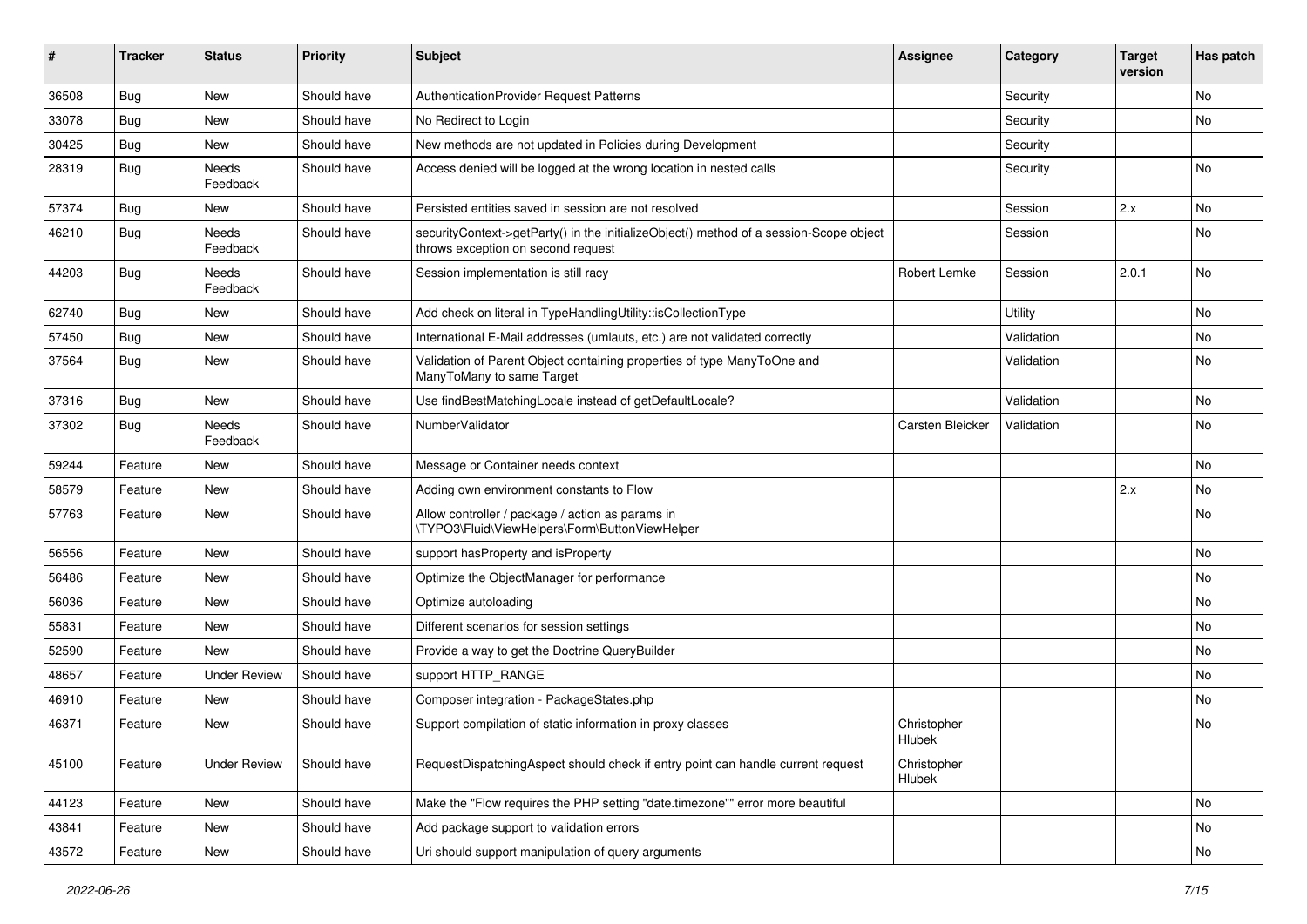| #     | <b>Tracker</b> | <b>Status</b>       | <b>Priority</b> | <b>Subject</b>                                                                  | <b>Assignee</b>       | Category      | <b>Target</b><br>version | Has patch |
|-------|----------------|---------------------|-----------------|---------------------------------------------------------------------------------|-----------------------|---------------|--------------------------|-----------|
| 43082 | Feature        | Needs<br>Feedback   | Should have     | Add CLI support for scaffolding models, views, controller                       |                       |               |                          | No        |
| 36510 | Feature        | New                 | Should have     | <b>Firewall Redirect?</b>                                                       |                       |               |                          | No        |
| 36509 | Feature        | <b>New</b>          | Should have     | redirectToUri to an uri with acl forces a 403 because of missing csrf token.    |                       |               |                          | No        |
| 33710 | Feature        | New                 | Should have     | Configuration based on Domain                                                   |                       |               |                          | No        |
| 32294 | Feature        | New                 | Should have     | Lazy initialization of loggers                                                  |                       |               |                          | No        |
| 30258 | Feature        | New                 | Should have     | Support optional package dependencies                                           |                       |               |                          |           |
| 29476 | Feature        | New                 | Should have     | Provider rendering time and query count for request                             |                       |               |                          |           |
| 29258 | Feature        | Needs<br>Feedback   | Should have     | Provide a way to override classes by environment                                |                       |               |                          | No        |
| 28074 | Feature        | Needs<br>Feedback   | Should have     | Provide a shell script that installs Phoenix or FLOW3 from git                  | Markus Bucher         |               |                          | No        |
| 27322 | Feature        | On Hold             | Should have     | Add support for Appserver-in-PHP, which could result in much faster executions. | Christopher<br>Hlubek |               |                          | No        |
| 26986 | Feature        | Accepted            | Should have     | Debug toolbar                                                                   | Christian Müller      |               |                          | No        |
| 39609 | Feature        | Accepted            | Should have     | <b>Migration Version</b>                                                        | Karsten<br>Dambekalns | Migrations -  |                          | No        |
| 6712  | Feature        | Accepted            | Should have     | Implement mixin support                                                         | Robert Lemke          | <b>AOP</b>    |                          |           |
| 890   | Feature        | New                 | Should have     | Add priority for advice chains                                                  | Robert Lemke          | <b>AOP</b>    |                          |           |
| 46816 | Feature        | New                 | Should have     | Add xcache cache backend                                                        |                       | Cache         |                          | No        |
| 46318 | Feature        | New                 | Should have     | [caching framework] Extend cache interface to handle multiple entries           |                       | Cache         |                          | No        |
| 46216 | Feature        | New                 | Should have     | Add wincache cache backend                                                      |                       | Cache         |                          | No        |
| 55199 | Feature        | New                 | Should have     | Avoid Buffering of Shell output                                                 |                       | Cli           |                          | No        |
| 60095 | Feature        | <b>Under Review</b> | Should have     | LockManager's LockHoldingStackPage should be configurable                       |                       | Configuration |                          | No        |
| 37373 | Feature        | <b>Under Review</b> | Should have     | Make annotation overrides / "injection" via Objects.yaml possible               | Marc Neuhaus          | Configuration |                          | No        |
| 8464  | Feature        | New                 | Should have     | Write settings using the ConfigurationManager                                   |                       | Configuration |                          | No        |
| 39088 | Feature        | New                 | Should have     | Add a sgnalslot before compilation                                              |                       | Core          |                          | No        |
| 30418 | Feature        | New                 | Should have     | Package bootstrapping following dependencies                                    |                       | Core          |                          |           |
| 36955 | Feature        | New                 | Should have     | Add type filter to var dump()                                                   |                       | Error         |                          | No        |
| 56916 | Feature        | <b>New</b>          | Should have     | Support PATCH request method as of RFC5789                                      |                       | Http          |                          | No        |
| 35030 | Feature        | <b>Under Review</b> | Should have     | Dynamic locale detection                                                        | Karsten<br>Dambekalns | 118n          |                          | No        |
| 33018 | Feature        | New                 | Should have     | Translator should support override of labels from other packages                |                       | 118n          |                          | No        |
| 32607 | Feature        | Needs<br>Feedback   | Should have     | Export localized strings for JS consumption                                     | Karsten<br>Dambekalns | 118n          |                          | No        |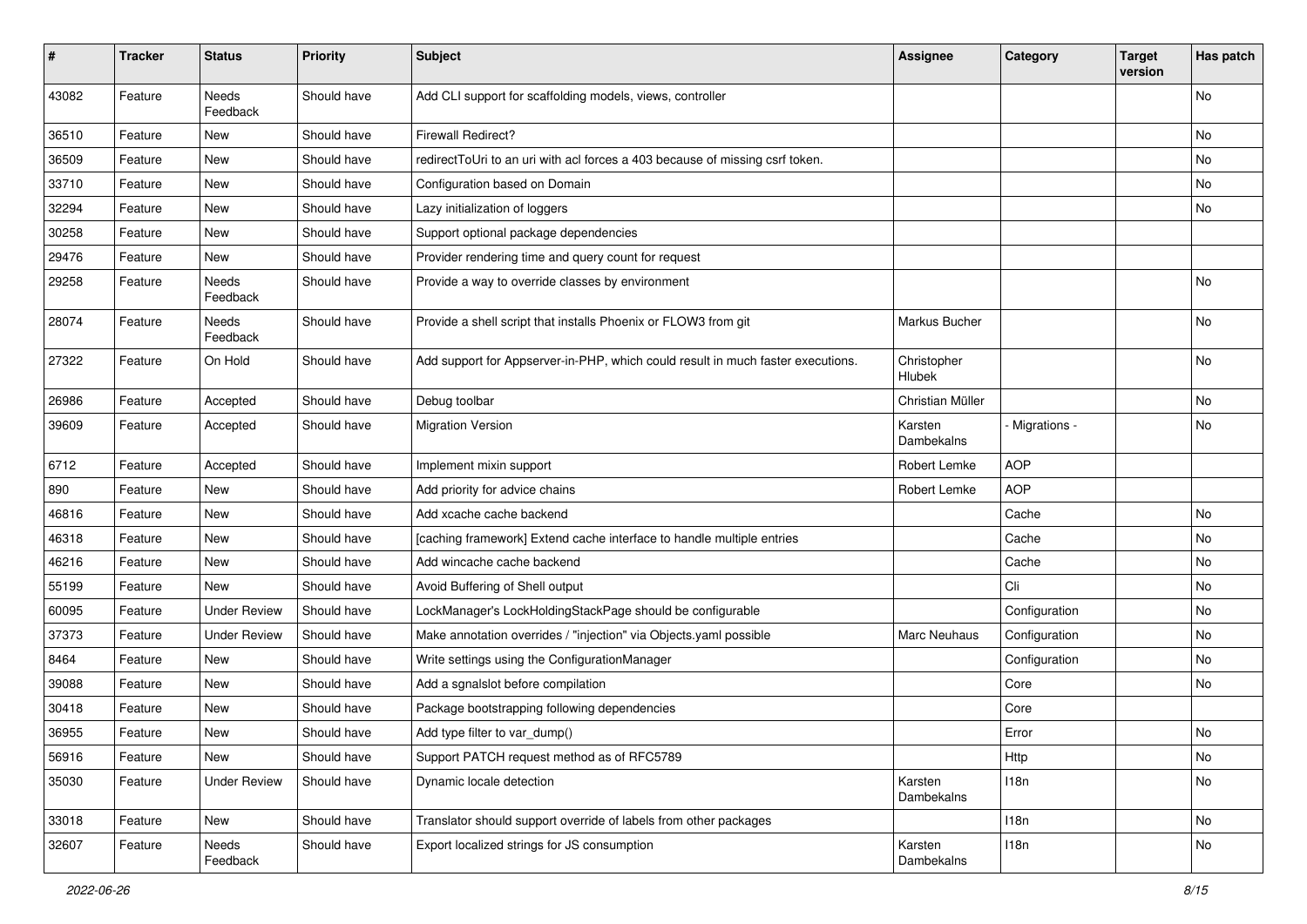| $\pmb{\#}$ | <b>Tracker</b> | <b>Status</b>            | <b>Priority</b> | <b>Subject</b>                                                                                            | Assignee                | Category      | <b>Target</b><br>version | Has patch |
|------------|----------------|--------------------------|-----------------|-----------------------------------------------------------------------------------------------------------|-------------------------|---------------|--------------------------|-----------|
| 26943      | Feature        | Needs<br>Feedback        | Should have     | Add i18n support to domain models                                                                         | Karsten<br>Dambekalns   | 118n          |                          | <b>No</b> |
| 9313       | Feature        | New                      | Should have     | Support for currencies                                                                                    |                         | 118n          |                          | No        |
| 9861       | Feature        | Needs<br>Feedback        | Should have     | Leave logging up and running as long as possible                                                          |                         | Log           |                          | No        |
| 3312       | Feature        | <b>Needs</b><br>Feedback | Should have     | Allow for easy logging by annotations                                                                     | Robert Lemke            | Log           |                          |           |
| 48862      | Feature        | New                      | Should have     | Possibility to exclude package from file monitoring                                                       |                         | Monitor       |                          | <b>No</b> |
| 54037      | Feature        | <b>Under Review</b>      | Should have     | JsonView accepts encoding options                                                                         |                         | <b>MVC</b>    |                          | No        |
| 51459      | Feature        | <b>New</b>               | Should have     | Allow catching of particular exceptions on property mapping                                               |                         | <b>MVC</b>    |                          | No        |
| 34674      | Feature        | Accepted                 | Should have     | NotFoundView is not injected in ActionController                                                          | Robert Lemke            | <b>MVC</b>    |                          | No        |
| 30890      | Feature        | Accepted                 | Should have     | Developer Toolbar                                                                                         | Christian Müller        | <b>MVC</b>    |                          | No        |
| 30428      | Feature        | New                      | Should have     | Cloning of request arguments                                                                              |                         | <b>MVC</b>    |                          |           |
| 30423      | Feature        | <b>New</b>               | Should have     | Rendering template of other action without forward                                                        |                         | <b>MVC</b>    |                          | <b>No</b> |
| 28231      | Feature        | New                      | Should have     | Allow output to STDERR for CLI Response                                                                   |                         | <b>MVC</b>    |                          |           |
| 26745      | Feature        | New                      | Should have     | MVC should know about entities lying in the session                                                       |                         | <b>MVC</b>    |                          | No        |
| 3728       | Feature        | New                      | Should have     | Support arrays of objects as controller arguments                                                         |                         | <b>MVC</b>    |                          |           |
| 3306       | Feature        | Accepted                 | Should have     | Flush routes cache automatically on class file modifications                                              | Robert Lemke            | <b>MVC</b>    |                          |           |
| 3153       | Feature        | New                      | Should have     | Support of action based filter rules defined by annotation.                                               |                         | <b>MVC</b>    |                          |           |
| 2817       | Feature        | Needs<br>Feedback        | Should have     | Provide safeguard for preventing multiple submits of a form                                               |                         | <b>MVC</b>    |                          | No        |
| 44891      | Feature        | New                      | Should have     | Routes should be able to enforce http/https protocol                                                      |                         | MVC - Routing |                          | No        |
| 37405      | Feature        | <b>Under Review</b>      | Should have     | When changing a property wich is used in routing the Link-VH should direkt to the<br>new properties value |                         | MVC - Routing |                          | No        |
| 29972      | Feature        | <b>Under Review</b>      | Should have     | <b>Configurable Redirects</b>                                                                             | <b>Tim Kandel</b>       | MVC - Routing |                          | <b>No</b> |
| 35783      | Feature        | New                      | Should have     | Lifecycle method after property mapping                                                                   |                         | Object        |                          | No        |
| 31262      | Feature        | New                      | Should have     | Named arguments in Objects.yaml for constructor arguments                                                 |                         | Object        |                          | No        |
| 31261      | Feature        | New                      | Should have     | Virtual objects - generate proxy classes for interfaces                                                   |                         | Object        |                          | No        |
| 3588       | Feature        | Accepted                 | Should have     | Support value objects in the Object Factory                                                               | Robert Lemke            | Object        |                          |           |
| 41900      | Feature        | Accepted                 | Should have     | Check for duplicate PSR-0 autoload namespaces                                                             | Christian Jul<br>Jensen | Package       |                          | No        |
| 5774       | Feature        | New                      | Should have     | Package Manager should clear all cache entries tagged with %PACKAGE%                                      |                         | Package       |                          |           |
| 1856       | Feature        | New                      | Should have     | The Package Manager checks dependencies between packages on each activation /<br>deactivation             | Christopher<br>Hlubek   | Package       |                          |           |
| 59672      | Feature        | <b>Under Review</b>      | Should have     | Add support for Doctrine 2.5 embeddables                                                                  | Alexander Berl          | Persistence   |                          | No        |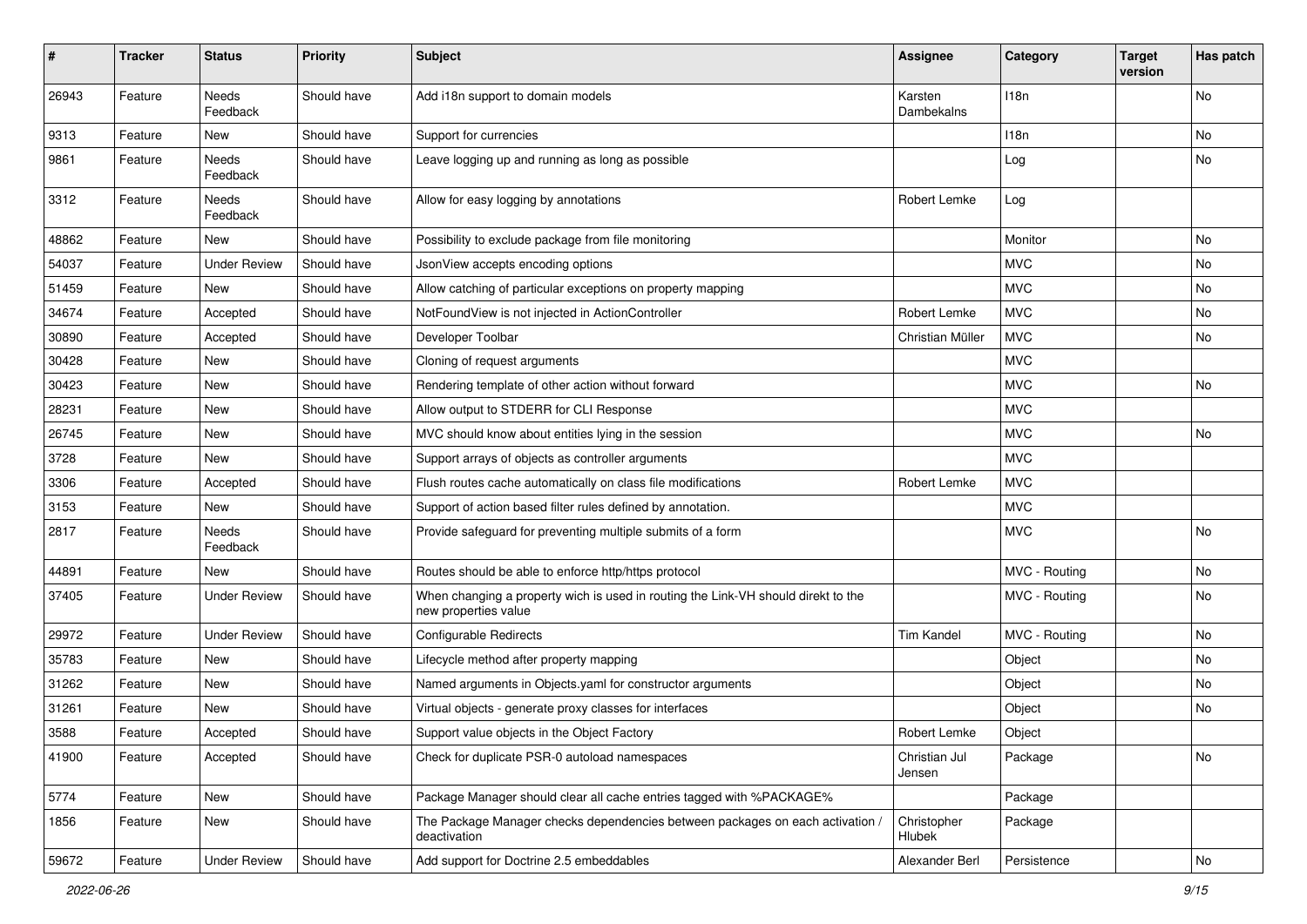| ∦     | <b>Tracker</b> | <b>Status</b>       | <b>Priority</b> | Subject                                                                          | <b>Assignee</b>       | Category    | <b>Target</b><br>version | Has patch |
|-------|----------------|---------------------|-----------------|----------------------------------------------------------------------------------|-----------------------|-------------|--------------------------|-----------|
| 49050 | Feature        | New                 | Should have     | Allow Subqueries in QueryInterface                                               |                       | Persistence |                          | No        |
| 47951 | Feature        | New                 | Should have     | Warn if persistence stack is not empty at the end of a get-request               |                       | Persistence |                          | No        |
| 41420 | Feature        | New                 | Should have     | Support entity versioning                                                        |                       | Persistence |                          | No        |
| 37372 | Feature        | Accepted            | Should have     | Inheritance in ORM should be configured automatically                            | Karsten<br>Dambekalns | Persistence |                          | No        |
| 36715 | Feature        | Accepted            | Should have     | Make simultaneous use of multiple persistence backends possible                  | Karsten<br>Dambekalns | Persistence |                          | No        |
| 30933 | Feature        | Needs<br>Feedback   | Should have     | Check for unique constraints on add()                                            | Karsten<br>Dambekalns | Persistence |                          | No        |
| 28136 | Feature        | New                 | Should have     | HTTP Semantics for Transactions and more                                         |                       | Persistence |                          | No        |
| 9537  | Feature        | New                 | Should have     | Query criterions should be able to compare whole objects                         |                       | Persistence |                          |           |
| 47273 | Feature        | New                 | Should have     | Support mapping properties with differing types for setter and property          |                       | Property    |                          | No        |
| 37279 | Feature        | New                 | Should have     | <b>Request PropertyMapping</b>                                                   |                       | Property    |                          | No        |
| 32106 | Feature        | Accepted            | Should have     | Support for Object source in PropertyMapper                                      |                       | Property    |                          | Yes       |
| 26767 | Feature        | New                 | Should have     | Reflection method to get a method return type and documentation                  |                       | Reflection  |                          |           |
| 26765 | Feature        | Accepted            | Should have     | Support class schema features for every reflected class                          | Karsten<br>Dambekalns | Reflection  |                          | No        |
| 51676 | Feature        | <b>Under Review</b> | Should have     | Support of symlinks for Resources                                                |                       | Resource    |                          | No        |
| 47075 | Feature        | New                 | Should have     | Make Exception more meaningful                                                   |                       | Resource    |                          | No        |
| 45103 | Feature        | <b>New</b>          | Should have     | Make static resource URI generation available outside of Fluid                   |                       | Resource    |                          | No        |
| 39253 | Feature        | Accepted            | Should have     | Remove mirroring mode option and code                                            | Karsten<br>Dambekalns | Resource    |                          | No        |
| 33937 | Feature        | Accepted            | Should have     | Convenience method to resolve public "resource://" paths                         | Karsten<br>Dambekalns | Resource    |                          | No        |
| 33587 | Feature        | New                 | Should have     | Automatically remove unused Resources                                            |                       | Resource    |                          | No        |
| 53177 | Feature        | <b>New</b>          | Should have     | entity resource policy value support for `this`                                  |                       | Security    |                          | No        |
| 48167 | Feature        | Accepted            | Should have     | Command line account and role browsing                                           | Adrian Föder          | Security    |                          | No        |
| 46063 | Feature        | New                 | Should have     | Implement username password provider with "remember me" persistent cookie        | Christopher<br>Hlubek | Security    |                          | No        |
| 44563 | Feature        | New                 | Should have     | Logged in users via HTTP Basic always get re-authenticated                       |                       | Security    |                          | No        |
| 39910 | Feature        | Accepted            | Should have     | Ability to query user based on roles                                             |                       | Security    |                          | No        |
| 37846 | Feature        | New                 | Should have     | Should be able to declare more than one controllerObjectName per requestPatterns |                       | Security    |                          | No        |
| 34816 | Feature        | New                 | Should have     | Long text encryption                                                             |                       | Security    |                          | No        |
| 29387 | Feature        | Needs<br>Feedback   | Should have     | A token with wrong credentials should throw an exception                         | Andreas Förthner      | Security    |                          |           |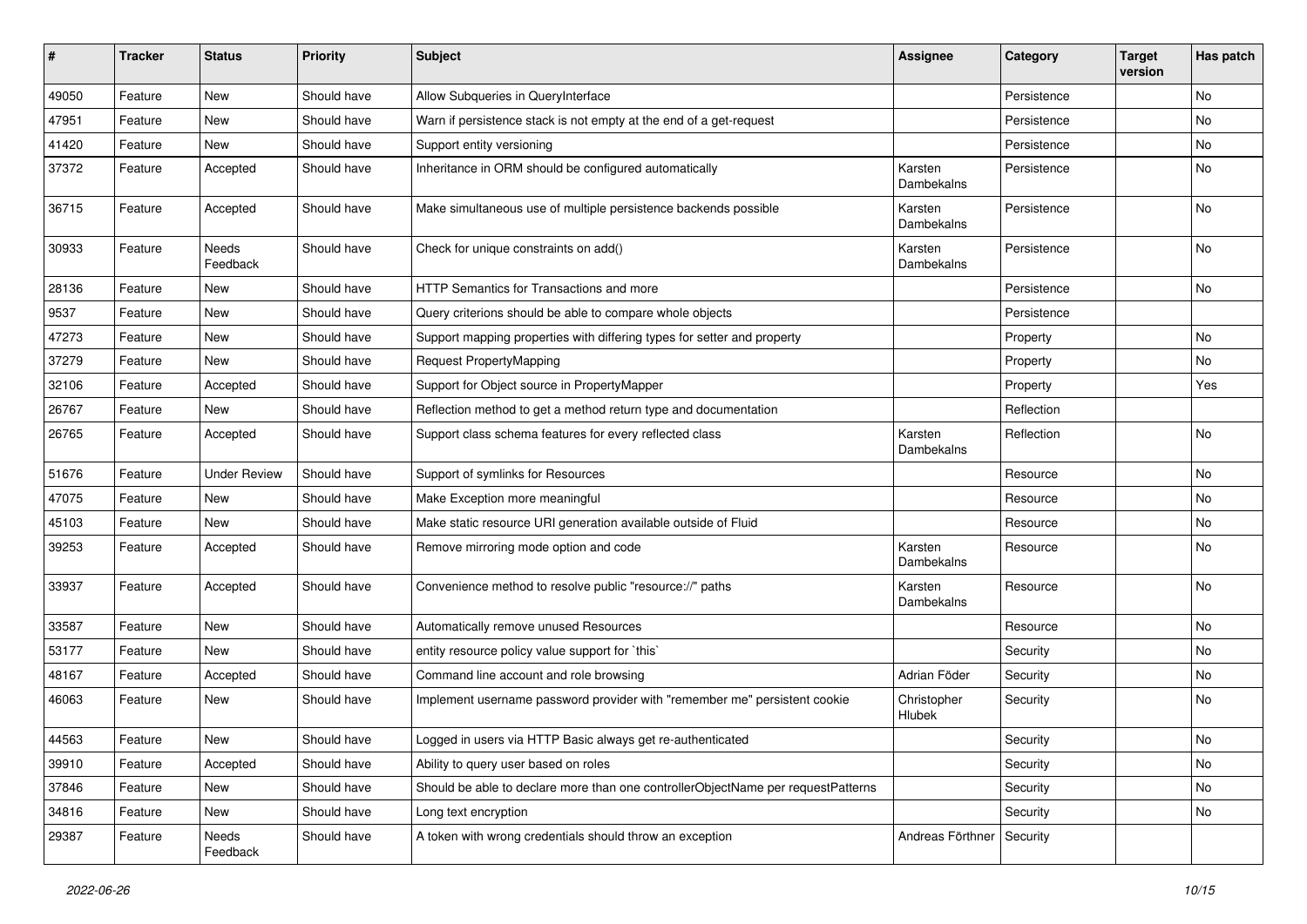| $\vert$ # | <b>Tracker</b>   | <b>Status</b>            | <b>Priority</b> | <b>Subject</b>                                                                                    | <b>Assignee</b>       | Category         | <b>Target</b><br>version | Has patch |
|-----------|------------------|--------------------------|-----------------|---------------------------------------------------------------------------------------------------|-----------------------|------------------|--------------------------|-----------|
| 28052     | Feature          | On Hold                  | Should have     | Possibility to enable or disable accounts                                                         | Julian Kleinhans      | Security         |                          | No        |
| 9968      | Feature          | <b>New</b>               | Should have     | Promote security publishing configuration automatically when persisting models                    | Andreas Förthner      | Security         |                          |           |
| 8463      | Feature          | <b>New</b>               | Should have     | Check security policy for objects reconstituted in the session scope                              |                       | Security         |                          |           |
| 8462      | Feature          | <b>New</b>               | Should have     | Check subobjects in query rewriting                                                               |                       | Security         |                          |           |
| 5442      | Feature          | <b>New</b>               | Should have     | Destroy session / logout user on deleting an account                                              | Andreas Förthner      | Security         |                          |           |
| 3621      | Feature          | <b>New</b>               | Should have     | Implement dynamic firewall filter registration                                                    | Andreas Förthner      | Security         |                          |           |
| 3619      | Feature          | <b>New</b>               | Should have     | Implement System Policy Support/System Security                                                   | Andreas Förthner      | Security         |                          |           |
| 32985     | Feature          | <b>New</b>               | Should have     | Implement Processing Rules when merging numerically-indexed arrays                                |                       | Utility          |                          | <b>No</b> |
| 50901     | Feature          | <b>New</b>               | Should have     | @IgnoreValidation also for class fields                                                           |                       | Validation       |                          | No        |
| 47456     | Feature          | <b>New</b>               | Should have     | ManyToOne and OneToOne Relations of Objects passed as Action Argument are<br>loaded automatically |                       | Validation       |                          | <b>No</b> |
| 47191     | Feature          | <b>Under Review</b>      | Should have     | Make (property) Validators aware of parent class and the property they belong to                  |                       | Validation       |                          | No        |
| 45409     | Feature          | <b>New</b>               | Should have     | Support validation of abstract nested properties                                                  |                       | Validation       |                          | No        |
| 35781     | Feature          | <b>New</b>               | Should have     | Model validation                                                                                  |                       | Validation       |                          | No        |
| 28399     | Feature          | <b>Needs</b><br>Feedback | Should have     | Validation message and code should be configurable for bundled validators                         |                       | Validation       |                          | <b>No</b> |
| 6178      | Feature          | New                      | Should have     | Implement FileType and FileSize validators                                                        |                       | Validation       |                          |           |
| 4146      | Feature          | Accepted                 | Should have     | Support typed parameters for validation                                                           | Karsten<br>Dambekalns | Validation       |                          |           |
| 33258     | Major<br>Feature | Accepted                 | Should have     | Implement support for Assetic                                                                     |                       |                  |                          | No        |
| 3585      | Major<br>Feature | <b>New</b>               | Should have     | Implement support for value objects                                                               |                       |                  |                          | <b>No</b> |
| 58184     | Major<br>Feature | New                      | Should have     | HTTP request argument building for different use cases                                            |                       | Http             |                          | <b>No</b> |
| 62292     | Major<br>Feature | <b>New</b>               | Should have     | Support for entity translation                                                                    |                       | 118 <sub>n</sub> | 2.x                      | No        |
| 56602     | Major<br>Feature | <b>New</b>               | Should have     | Handling Of Multi Identity Entities                                                               |                       | Persistence      |                          | No        |
| 58408     | Task             | <b>New</b>               | Should have     | Disable manualy persisting                                                                        |                       |                  |                          | No        |
| 55958     | Task             | <b>New</b>               | Should have     | RFC: Use PHP 5.4 closure features for direct ObjectAccess                                         |                       |                  |                          | No        |
| 52280     | Task             | <b>Under Review</b>      | Should have     | Throw Exception if there is an array in PSR-0 autoload                                            |                       |                  |                          | Yes       |
| 51530     | Task             | New                      | Should have     | Improve speed of Files::readDirectoryRecursively using RecursiveDirectoryIterator?                |                       |                  |                          | No        |
| 51286     | Task             | <b>New</b>               | Should have     | Custom error views should introduce a controller context somehow                                  |                       |                  |                          | <b>No</b> |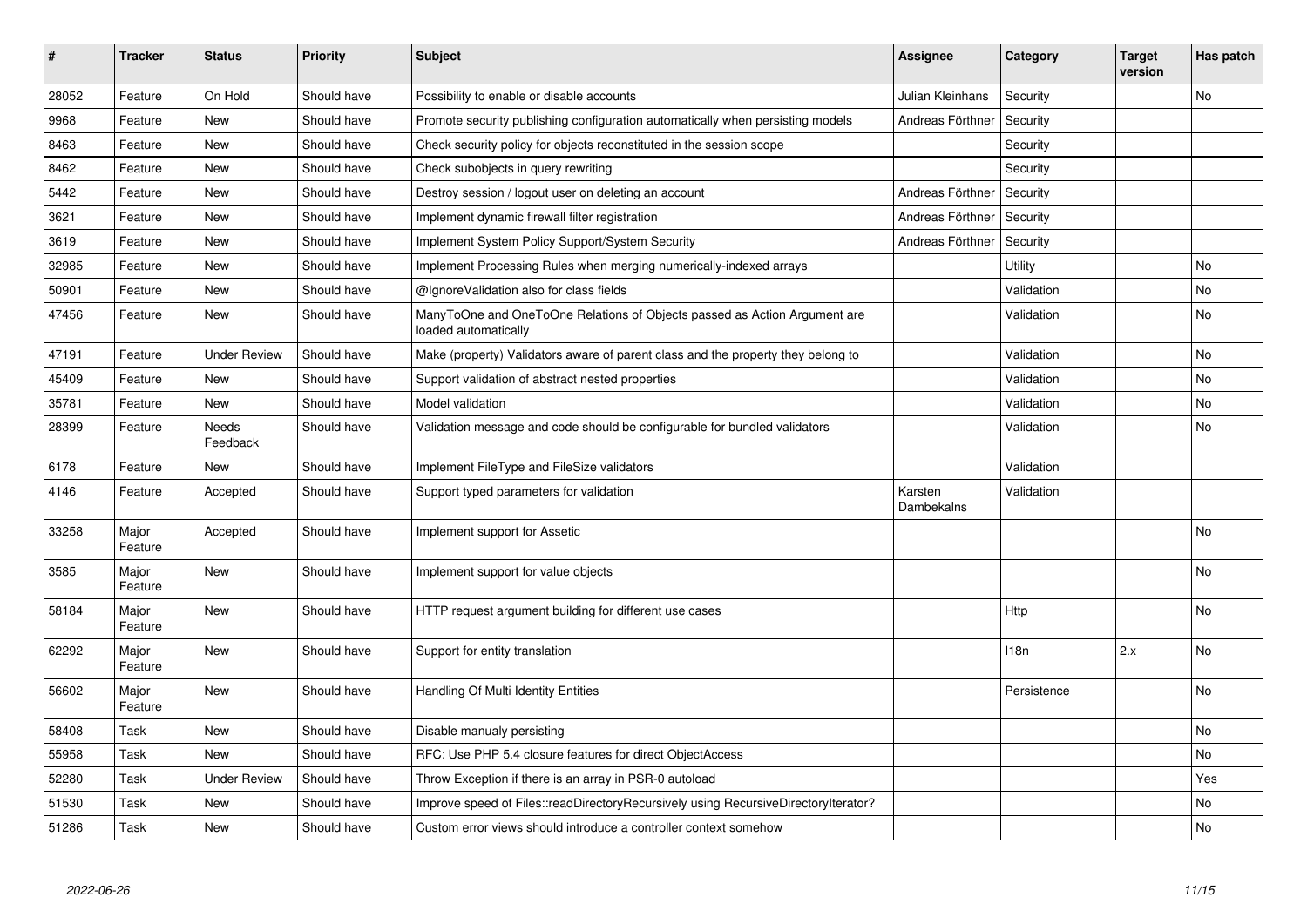| #     | <b>Tracker</b> | <b>Status</b>            | <b>Priority</b> | <b>Subject</b>                                                                                        | Assignee                | Category          | <b>Target</b><br>version | Has patch |
|-------|----------------|--------------------------|-----------------|-------------------------------------------------------------------------------------------------------|-------------------------|-------------------|--------------------------|-----------|
| 48296 | Task           | <b>Needs</b><br>Feedback | Should have     | Missing method in ExceptionHandlerInterface                                                           |                         |                   |                          | No.       |
| 43930 | Task           | <b>Needs</b><br>Feedback | Should have     | Remove canRender() completely?!                                                                       | Sebastian<br>Kurfuerst  |                   |                          | No.       |
| 42550 | Task           | <b>Under Review</b>      | Should have     | Add top-level .htaccess to block everything but Web                                                   | Karsten<br>Dambekalns   |                   |                          | No        |
| 35970 | Task           | New                      | Should have     | Improve performance of Utility/Arrays::integerExplode by using array map                              |                         |                   |                          | No        |
| 44542 | Task           | New                      | Should have     | Mention the risk of requestPatterns regarding foreign package's SecurityContext<br>usage              | Adrian Föder            | Documentation -   |                          | <b>No</b> |
| 42465 | Task           | <b>New</b>               | Should have     | Document i18n settings                                                                                |                         | Documentation -   | 2.0.1                    | No        |
| 38038 | Task           | Accepted                 | Should have     | Proofread FLOW3 manual                                                                                | Ryan J. Peterson        | - Documentation - |                          | No        |
| 29202 | Task           | <b>New</b>               | Should have     | Provide a Cherokee Server Configuration for FLOW3                                                     |                         | Documentation -   |                          |           |
| 55957 | Task           | <b>New</b>               | Should have     | RFC: Optimize AOP proxies                                                                             |                         | <b>AOP</b>        |                          | No        |
| 46823 | Task           | Accepted                 | Should have     | Detect APC and APCu correctly                                                                         |                         | Cache             |                          | No        |
| 35709 | Task           | New                      | Should have     | Implement global Command aliases                                                                      |                         | Cli               |                          | No        |
| 50382 | Task           | New                      | Should have     | Impossible to use arguments in CLI that are added by overriding<br>initializeCommandMethodArguments() |                         | Command           |                          | No        |
| 33069 | Task           | <b>New</b>               | Should have     | Make command output sparse, implement generic verbose switch                                          |                         | Command           |                          | No        |
| 46425 | Task           | <b>Under Review</b>      | Should have     | DI proxy classes use raw reflection instead of RelfectionService                                      | Christian Müller        | Core              | 2.0.1                    | No.       |
| 44712 | Task           | Accepted                 | Should have     | Decouple Argument-Building in the HTTP-Request-Constructor                                            |                         | Http              |                          | No        |
| 49806 | Task           | Accepted                 | Should have     | Date formatting should care about the time zone                                                       | Adrian Föder            | 118n              |                          | No        |
| 36840 | Task           | Accepted                 | Should have     | Improve exception for wrong locales                                                                   | Karsten<br>Dambekalns   | 118n              |                          | No        |
| 25907 | Task           | <b>New</b>               | Should have     | Referrer should only contain the URI of the previous request                                          |                         | <b>MVC</b>        |                          |           |
| 41832 | Task           | New                      | Should have     | Improve error handling for incompatible packages                                                      | Christian Jul<br>Jensen | Package           |                          | No        |
| 41414 | Task           | <b>Needs</b><br>Feedback | Should have     | Check packageKey naming / file structure below Packages/Vendor                                        |                         | Package           |                          | No.       |
| 46009 | Task           | New                      | Should have     | Improve error message for missing class in Flow annotation driver                                     |                         | Persistence       |                          | No        |
| 44396 | Task           | Accepted                 | Should have     | Move Doctrine ORM integration onto own namespace                                                      | Karsten<br>Dambekalns   | Persistence       |                          | No        |
| 44375 | Task           | Accepted                 | Should have     | Make all persistence reads go through repositories                                                    | Karsten<br>Dambekalns   | Persistence       |                          | No        |
| 43993 | Task           | New                      | Should have     | Warn when no migrations are found at all during doctrine: migrate                                     |                         | Persistence       |                          | No        |
| 41807 | Task           | <b>Under Review</b>      | Should have     | Initialize the eventmanager in the EntityManagerInterface                                             |                         | Persistence       |                          | No        |
| 61043 | Task           | New                      | Should have     | Rename ClassSchema to ModelSchema                                                                     |                         | Reflection        |                          | No        |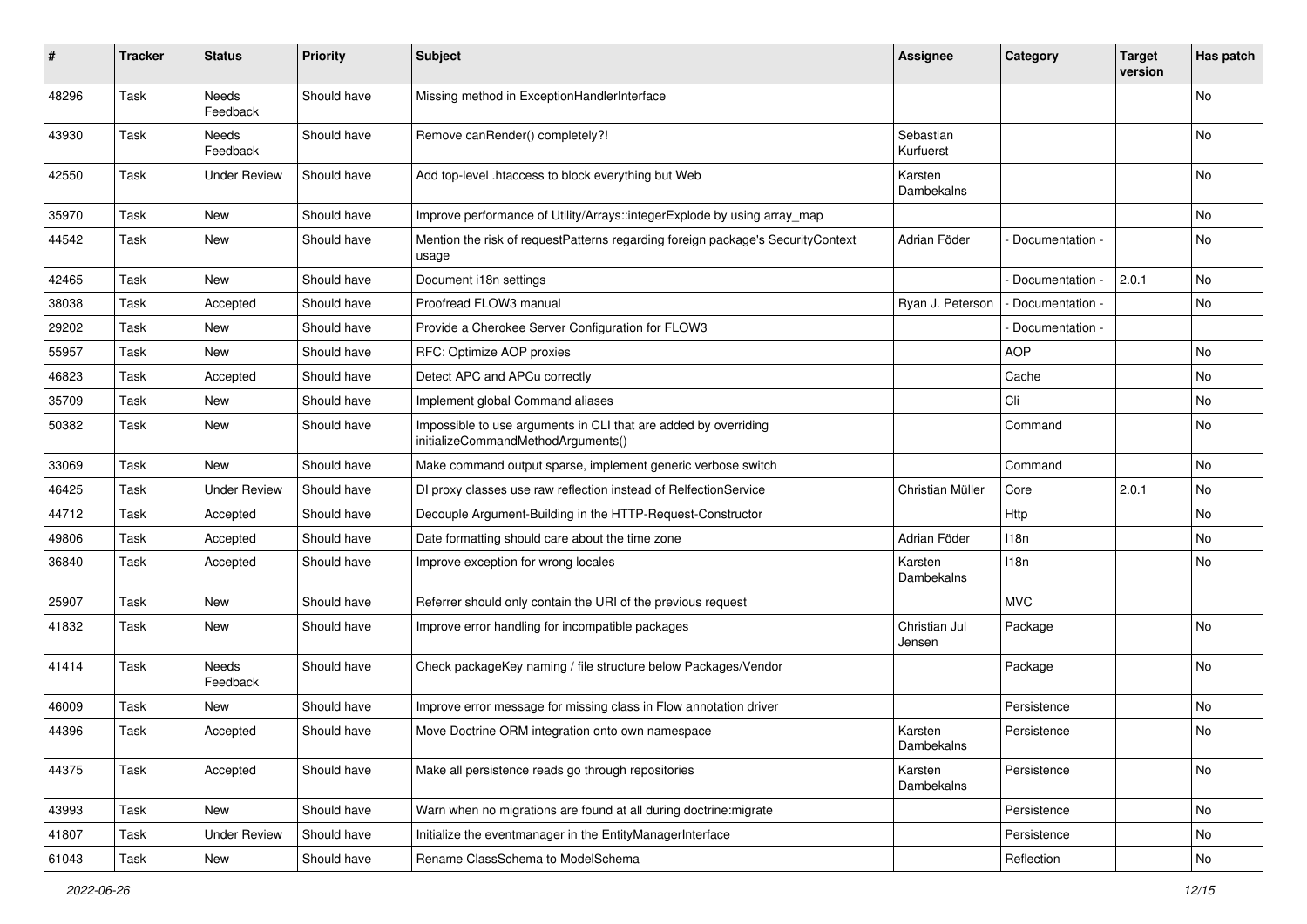| #     | <b>Tracker</b> | <b>Status</b>       | <b>Priority</b> | <b>Subject</b>                                                                                          | <b>Assignee</b>       | Category                         | <b>Target</b><br>version | Has patch |
|-------|----------------|---------------------|-----------------|---------------------------------------------------------------------------------------------------------|-----------------------|----------------------------------|--------------------------|-----------|
| 36800 | Task           | Accepted            | Should have     | Streamline Resource object API                                                                          | Robert Lemke          | Resource                         |                          | <b>No</b> |
| 47859 | Task           | Accepted            | Should have     | Logging: Do not log all decisions in \TYPO3\Flow\Security\Aspect\LoggingAspect                          | Robert Lemke          | Security                         |                          | No        |
| 46011 | Task           | <b>New</b>          | Should have     | Validate annotation with missing type should throw useful error                                         |                       | Validation                       |                          | No        |
| 56856 | Bug            | <b>Under Review</b> | Must have       | <b>Fix StandardView Template</b>                                                                        |                       |                                  |                          | No        |
| 56601 | Bug            | <b>Under Review</b> | Must have       | PersistenceManager wrong handling of ORM\ld                                                             |                       |                                  |                          | No        |
| 54549 | <b>Bug</b>     | <b>New</b>          | Must have       | PackageManager::createPackage is incompatible to PackageManagerInterface                                |                       |                                  |                          | No        |
| 54451 | <b>Bug</b>     | <b>New</b>          | Must have       | No functionality at Apache environments with suexec                                                     |                       |                                  |                          | No        |
| 49423 | <b>Bug</b>     | <b>New</b>          | Must have       | Role name and packageKey are not accessible                                                             |                       |                                  |                          | No        |
| 46689 | <b>Bug</b>     | <b>New</b>          | Must have       | The new ClassLoader swallows Fatal Errors                                                               | Marc Neuhaus          |                                  |                          | No        |
| 43621 | <b>Bug</b>     | <b>Under Review</b> | Must have       | Composer installer overwrites Settings.yaml.example                                                     | Karsten<br>Dambekalns |                                  |                          | No        |
| 41148 | <b>Bug</b>     | <b>New</b>          | Must have       | Converting of ValueObjects                                                                              |                       |                                  |                          | <b>No</b> |
| 35831 | <b>Bug</b>     | <b>New</b>          | Must have       | Deleting or unpublishing of a resource deletes all published symlinks<br>(Web/_Resources/Persistent)    |                       |                                  |                          | No        |
| 32873 | Bug            | Accepted            | Must have       | Value changes for logged in account are not persisted due to session serialization                      | Karsten<br>Dambekalns |                                  |                          | No        |
| 27379 | Bug            | Needs<br>Feedback   | Must have       | add check to clear the database at tearDown in testing                                                  |                       |                                  |                          | No        |
| 11039 | <b>Bug</b>     | Needs<br>Feedback   | Must have       | Static object container injects properties to result of factory object                                  |                       |                                  |                          | No        |
| 58975 | <b>Bug</b>     | New                 | Must have       | Fix command for Linux in Qucikstart documentation                                                       |                       | Documentation -                  |                          | <b>No</b> |
| 46120 | <b>Bug</b>     | New                 | Must have       | Important step missing in the installation chapter                                                      |                       | Documentation -                  |                          | <b>No</b> |
| 45249 | <b>Bug</b>     | New                 | Must have       | Update composer project-create command listing                                                          |                       | Documentation -                  |                          | No        |
| 59878 | Bug            | New                 | Must have       | TYPO3\Flow\Core\Booting\Exception\SubProcessException thrown in file Scripts.php                        |                       | <b>Error Handler</b><br>Report - | 1.1.1                    | No        |
| 58894 | Bug            | New                 | Must have       | MySQL max key length exceeded during Neos setup                                                         |                       | Error Handler<br>Report -        | 2.x                      | <b>No</b> |
| 37473 | <b>Bug</b>     | <b>New</b>          | Must have       | Subsequent Exceptions related to Doctrine Entity Manager makes it snap shut                             |                       | - Testing -                      |                          | No        |
| 37571 | <b>Bug</b>     | <b>New</b>          | Must have       | Inherited proxies fail when implementing clone                                                          |                       | <b>AOP</b>                       |                          | No        |
| 2974  | <b>Bug</b>     | <b>New</b>          | Must have       | Aspect / Proxy Cache is not emptied automatically if an interface used for introduction<br>was modified | Robert Lemke          | <b>AOP</b>                       |                          |           |
| 32707 | Bug            | Accepted            | Must have       | <b>Bad Bad FileBackend</b>                                                                              | Karsten<br>Dambekalns | Cache                            | 2.0.1                    | <b>No</b> |
| 45041 | <b>Bug</b>     | New                 | Must have       | Set file permissions doesnt work                                                                        |                       | Command                          | 2.0.1                    | No        |
| 56544 | <b>Bug</b>     | New                 | Must have       | FLOW Exception on tar package inclusion via composer                                                    |                       | Core                             |                          | No        |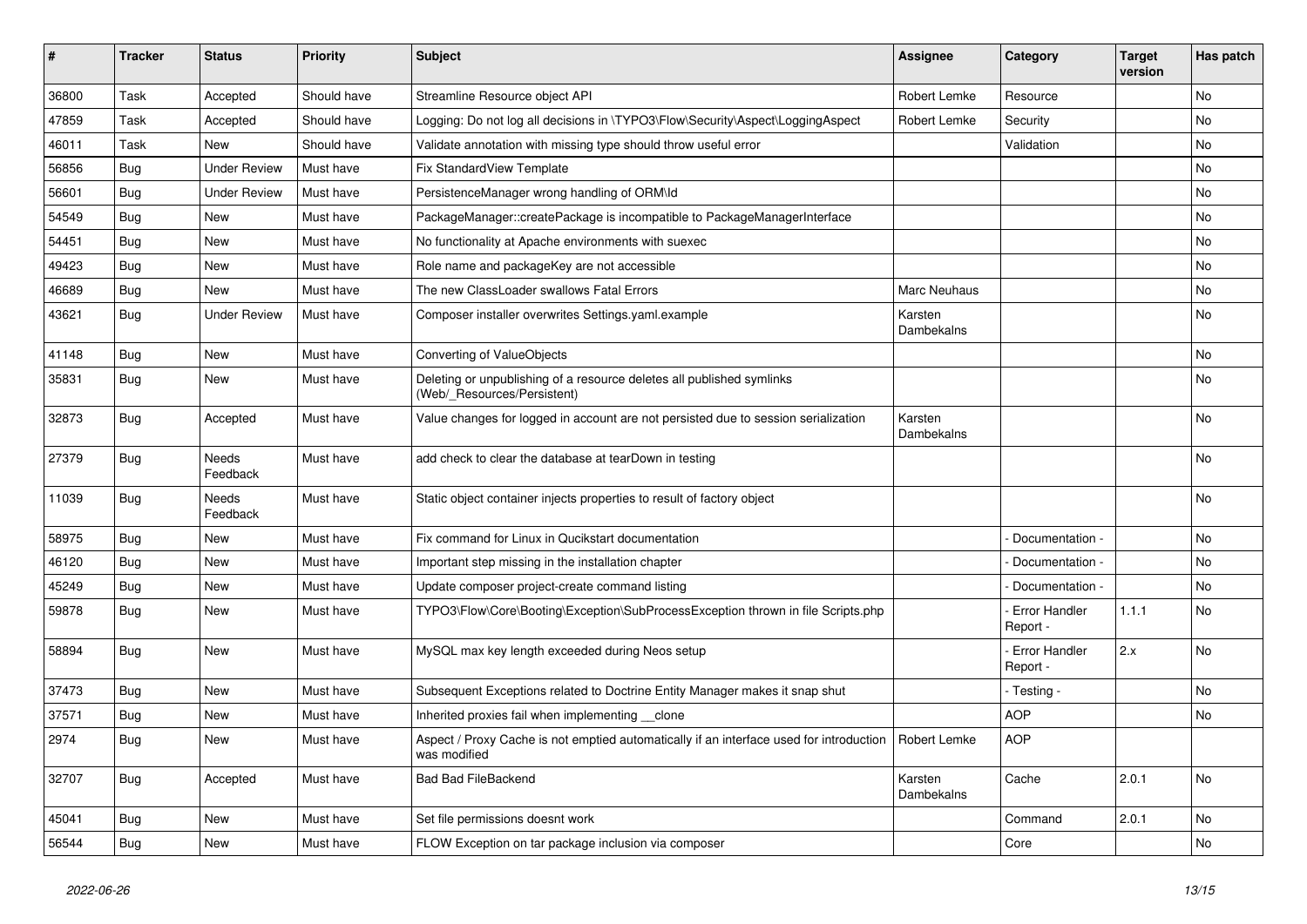| #     | <b>Tracker</b> | <b>Status</b>       | <b>Priority</b> | <b>Subject</b>                                                                                                                                          | <b>Assignee</b>             | Category      | <b>Target</b><br>version | Has patch |
|-------|----------------|---------------------|-----------------|---------------------------------------------------------------------------------------------------------------------------------------------------------|-----------------------------|---------------|--------------------------|-----------|
| 51809 | <b>Bug</b>     | <b>Under Review</b> | Must have       | Commit "[BUGFIX] Published resources don't support symlinks" produces an fatal<br>error on Windows                                                      | Adrian Föder                | Core          | 2.0.1                    | No        |
| 51120 | <b>Bug</b>     | <b>New</b>          | Must have       | \TYPO3\Flow\Core\Booting::buildSubprocessCommand - wrong command if passed<br>more than one parameters                                                  |                             | Core          |                          | No        |
| 42520 | <b>Bug</b>     | New                 | Must have       | Cache must be flushed globally for package state changes                                                                                                |                             | Core          |                          | No        |
| 35868 | <b>Bug</b>     | On Hold             | Must have       | Unstable condition in Utility\Environment                                                                                                               | Karsten<br>Dambekalns       | Environment   |                          | No        |
| 47073 | <b>Bug</b>     | New                 | Must have       | Cookie causes Error after Update                                                                                                                        |                             | Http          |                          | No        |
| 33024 | <b>Bug</b>     | Accepted            | Must have       | Exception when validating a float in a Model with the Number validator                                                                                  | Karsten<br>Dambekalns       | 118n          |                          | <b>No</b> |
| 30424 | <b>Bug</b>     | New                 | Must have       | Forward object arguments with changes                                                                                                                   |                             | <b>MVC</b>    |                          |           |
| 58494 | <b>Bug</b>     | Needs<br>Feedback   | Must have       | Inifinite redirects if index.php presents in URI                                                                                                        | <b>Bastian</b><br>Waidelich | MVC - Routing |                          | No        |
| 47331 | <b>Bug</b>     | Accepted            | Must have       | ObjectManager shutdown with Dependency Injection Proxy causes fatal errors                                                                              |                             | Object        | 2.0.1                    | No        |
| 46716 | <b>Bug</b>     | New                 | Must have       | Empty class names in Dependencylnjection proxy code when using Caches /<br>Factory-created dependencies                                                 |                             | Object        | 2.0.1                    | No        |
| 42101 | Bug            | New                 | Must have       | Proxyclasses are not rebuild in Development context unless cache is empty                                                                               |                             | Object        | 2.0.1                    | No        |
| 31210 | <b>Bug</b>     | New                 | Must have       | constructor of proxy class not compatible with interfaces defening a constructor                                                                        |                             | Object        |                          | No        |
| 54046 | <b>Bug</b>     | New                 | Must have       | Removal of ValueObjects from a ManyToMany relationship is not possible                                                                                  |                             | Persistence   | 2.1                      | No        |
| 37352 | <b>Bug</b>     | <b>Under Review</b> | Must have       | generateValueHash() should use getIdentifierByObject()                                                                                                  | Karsten<br>Dambekalns       | Persistence   |                          | No        |
| 34879 | Bug            | Accepted            | Must have       | Proxied object is not update()able                                                                                                                      | Karsten<br>Dambekalns       | Persistence   |                          | No        |
| 39791 | Bug            | New                 | Must have       | Reflection data of old aspect is not removed                                                                                                            |                             | Reflection    | 1.1.1                    | No        |
| 10678 | Bug            | New                 | Must have       | ReflectionService doesn't reflect methods of child classes correctly when they get<br>reflected before their parent class in the initialization process |                             | Reflection    |                          |           |
| 41496 | <b>Bug</b>     | New                 | Must have       | Upload identical Resources, deleting fails                                                                                                              |                             | Resource      |                          | No        |
| 57541 | <b>Bug</b>     | <b>Under Review</b> | Must have       | Content Security: operands work intrinsically differently in Rewrite and Manual check                                                                   |                             | Security      |                          | <b>No</b> |
| 49373 | Bug            | New                 | Must have       | Methods policy with key "Controllers" is ignored                                                                                                        |                             | Security      |                          | No        |
| 48898 | <b>Bug</b>     | New                 | Must have       | configuration for roles fails if one of Policy yaml files contain empty "roles array"                                                                   | Christian Müller            | Security      | 2.0.1                    | <b>No</b> |
| 42606 | <b>Bug</b>     | New                 | Must have       | Content Security with nested objects                                                                                                                    |                             | Security      |                          | No        |
| 42601 | <b>Bug</b>     | <b>Under Review</b> | Must have       | Content Security: QOM rewriting is omitted if used in certain cases in an Action<br>Controller                                                          | Robert Lemke                | Security      | 2.0.1                    | No        |
| 35720 | Bug            | New                 | Must have       | Access denied Exception for widget links to actions with a policy                                                                                       |                             | Security      |                          | No        |
| 33055 | <b>Bug</b>     | New                 | Must have       | AccessDeniedException instead of WebRedirect                                                                                                            |                             | Security      |                          | No        |
| 32869 | <b>Bug</b>     | New                 | Must have       | Security config tokenClass doesnt throw exception if not found the class                                                                                |                             | Security      |                          | No        |